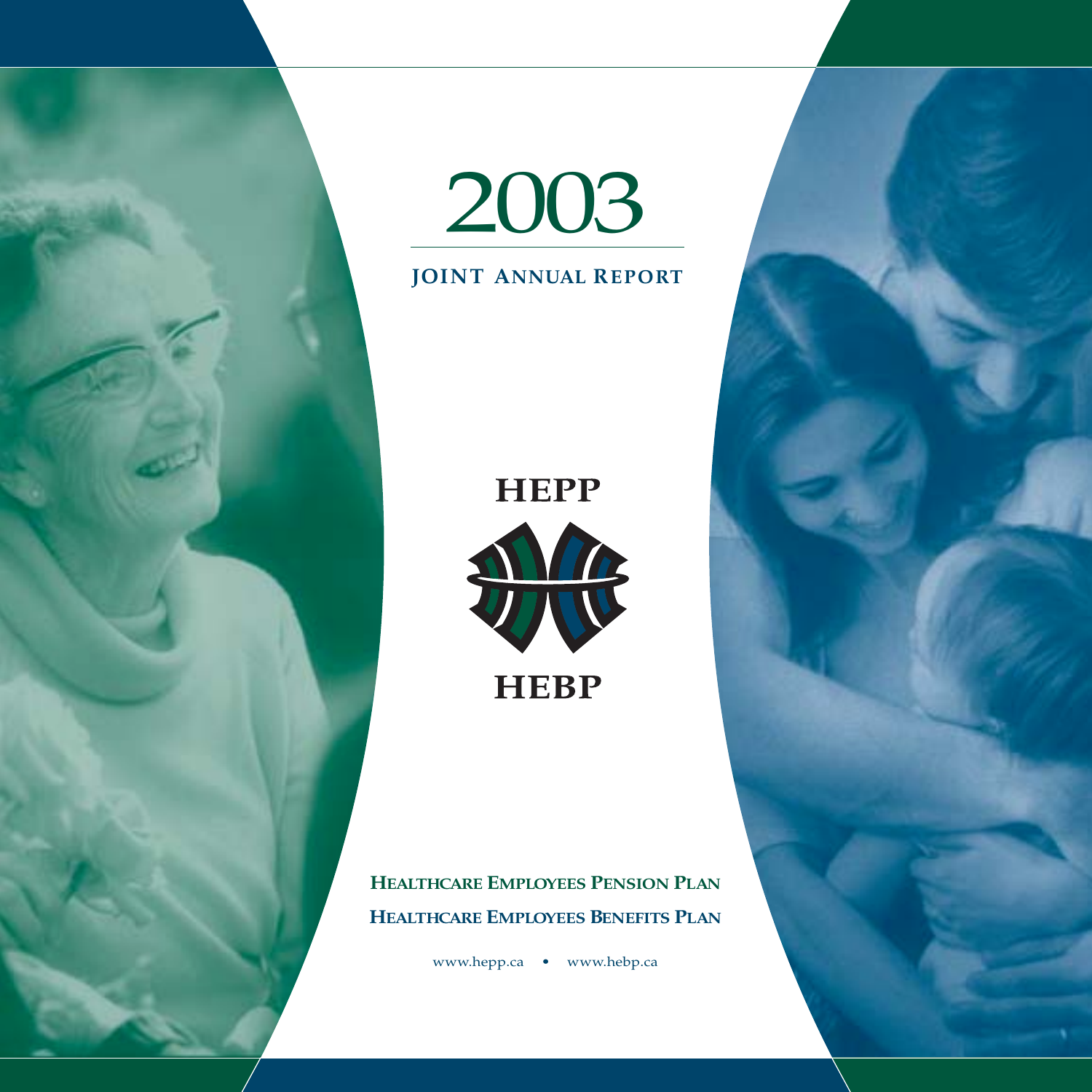# **CONTENTS**

2

**HEPP** 

**HEBP** 

- Our Commitment
- Report from the Executive Director 3

#### **Healthcare Employees Pension Plan**

- Report from the Chair of the Board 5
- Governance Structure 6
- Plan Features 8
- 2003 Highlights 9
- Management's Responsibility for Financial Reporting 11
- Financial Summary 12
- Actuarial Highlights 13
- Report from the Director of Investments 21

#### **Healthcare Employees Benefits Plan**

- Introduction 29
- Report from the Chair of the Board 30
- Governance Structure 31
- Management's Responsibility for Financial Reporting 32
- 2003 Highlights 33

- Group Healthcare Plan
- Retiree Group Healthcare Plan
- Dental Plan
- Group Life Insurance Plan
- Disability and Rehabilitation Plan

HEPP and HEBP Directory 43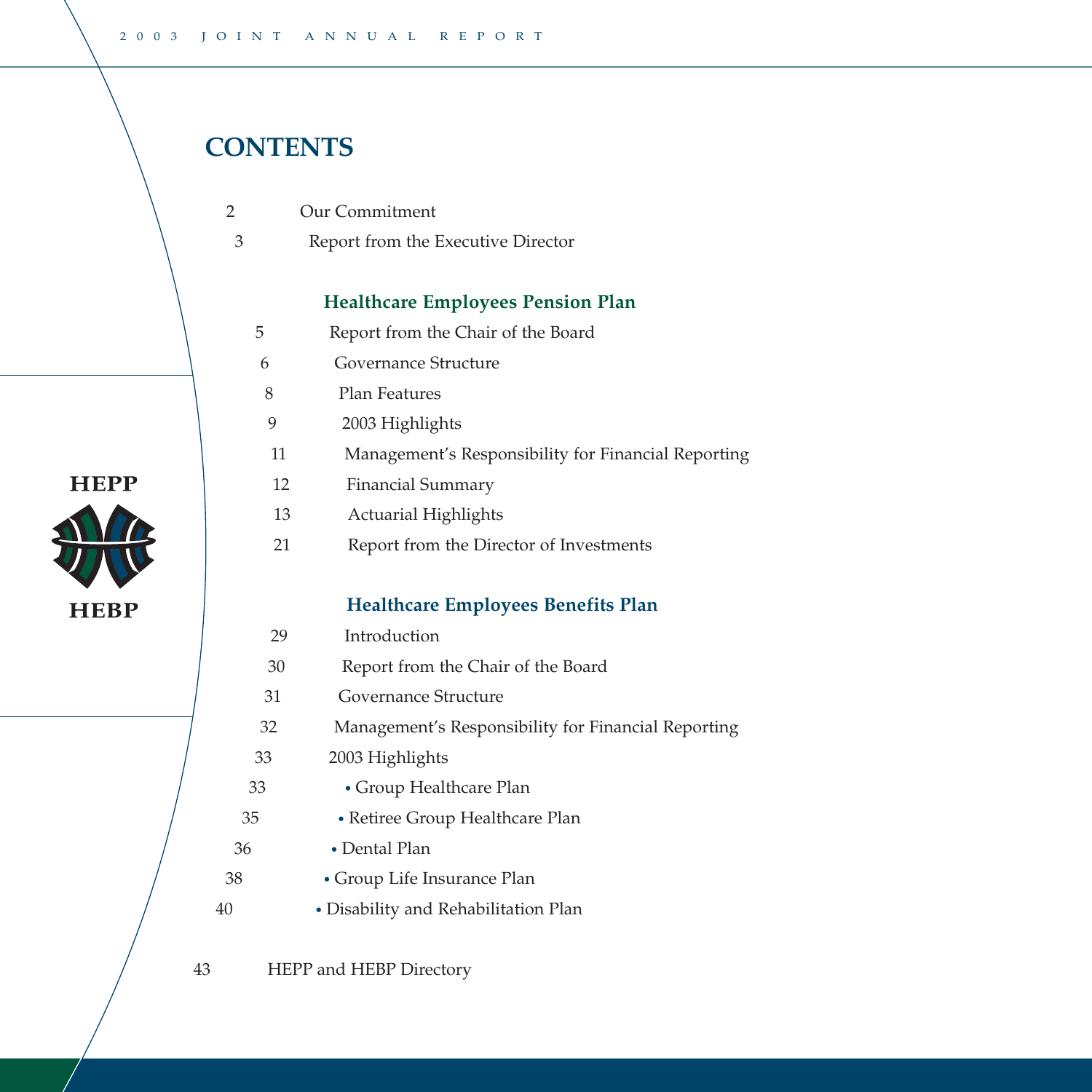### **HEALTHCARE EMPLOYEES PENSION PLAN** - Manitoba

### **HEALTHCARE EMPLOYEES BENEFITS PLAN** - Manitoba

For more detailed financial information or additional information about HEPP/HEBP, please contact us. 900 – 200 Graham Avenue Winnipeg, MB R3C 4L5 Phone: (204) 942-6591 • Toll-free (Outside Winnipeg): 1-888-842-4233 Fax: (204) 943-3862 Website: **www.hepp.mb.ca** and **www.hebp.mb.ca**

E-mail: communications@hepp.mb.ca

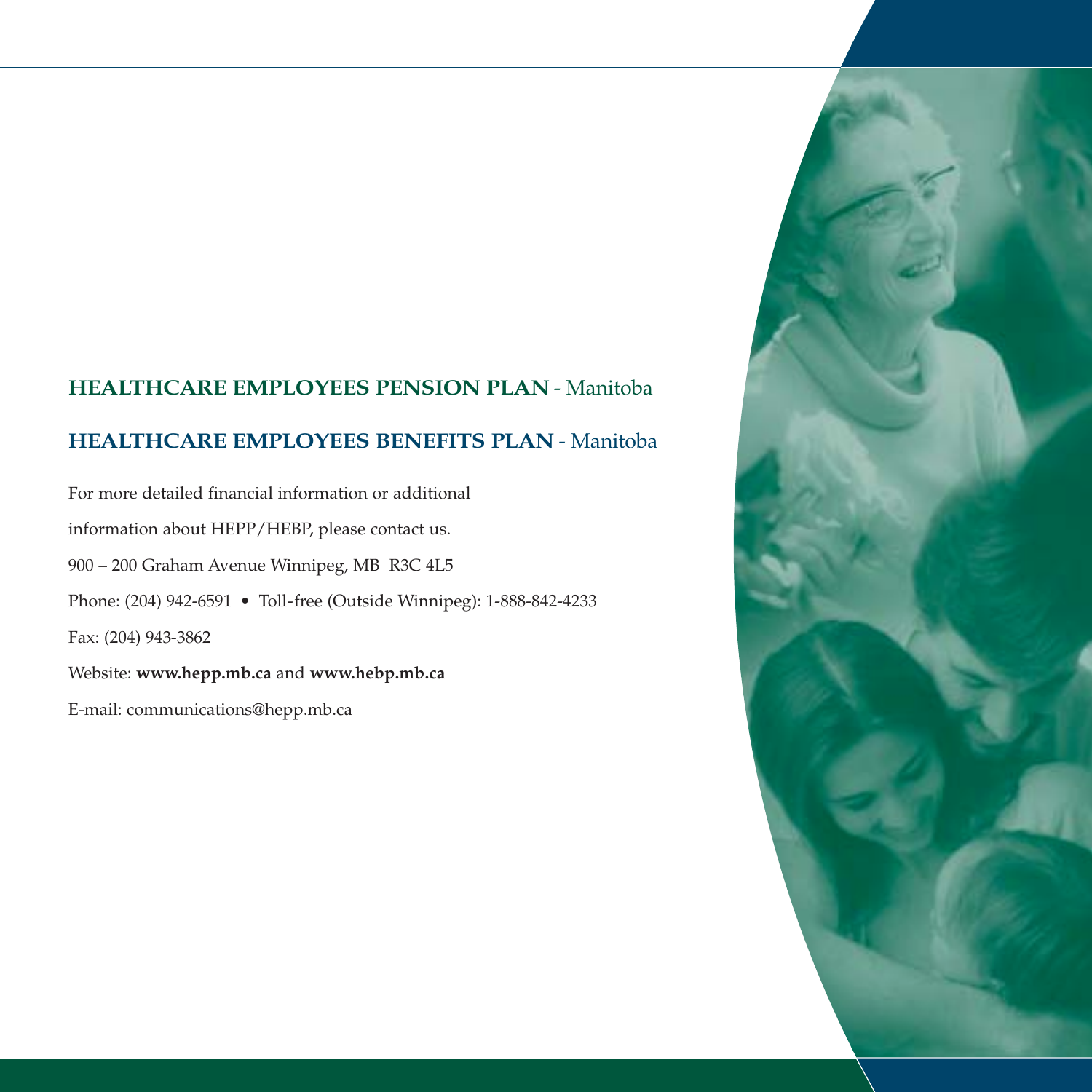# **OUR COMMITMENT**

#### *Our* **Purpose**

Our purpose is to provide pensions and employment benefits to healthcare employees and their beneficiaries.

#### *Our* **Vision**

We will establish a new and higher standard for pension and benefit plans, providing competitive benefits and superior services at a reasonable cost.

#### *Our* **Values**

We are committed to careful and responsible management of monies entrusted to our care. We endeavour to provide competent, respectful service to our members. We will enhance relationships with employers and other stakeholders to ensure our members are informed of their entitlements and options.

#### *Our* **Mission**

Our mission is to meet member expectations for employment benefits and security in retirement through:

- Competitive and fairly priced benefits
- Superior member service
- Effective governance
- Sound investment policies
- Best practices in administration, and
- Knowledgeable and professional staff.

#### *Our* **Guiding Principles**

Our actions will be guided by the fair and just treatment of HEPP/HEBP members and other stakeholders through prudent fiscal management, excellent member service and open communication.

#### *Our* **Goals**

- To maintain a fully funded pension plan.
- To maintain fully funded health, dental, disability and group insurance plans.
- To maximize investment returns within an appropriate and prudent level of risk.
- To maintain cost-effective administrative services.
- To maintain a safe, healthy and equitable workplace.
- To empower our employees through teamwork and training.
- To continually improve service to all members and other stakeholders.
- To communicate effectively with members and other stakeholders.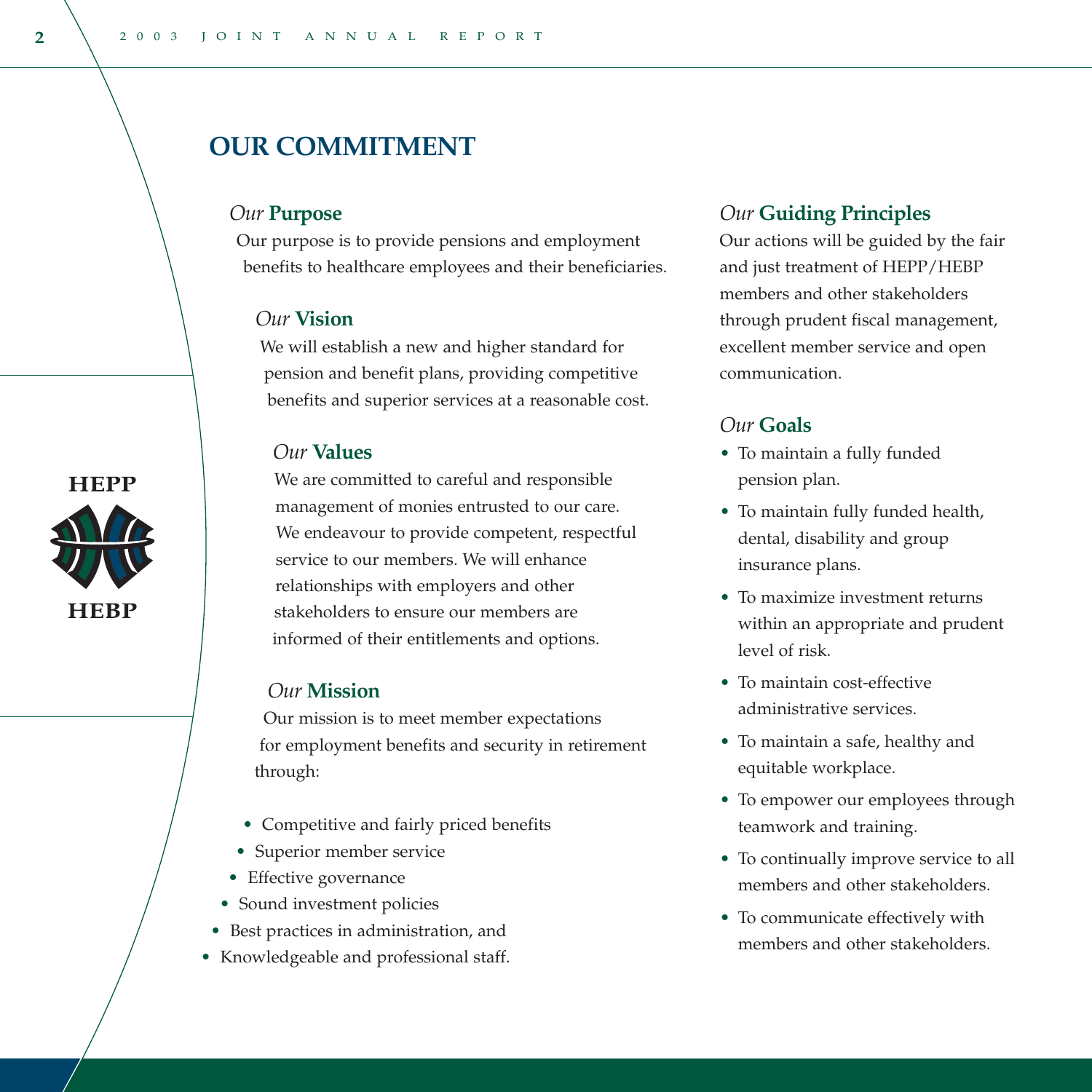# **REPORT FROM THE EXECUTIVE DIRECTOR**

Over the past twelve months, a number of initiatives have been undertaken to improve service to our members. Older systems are being replaced with state of the art systems, with the objective of improving communications and streamlining administrative processes. The members will gain substantially from more timely and accurate information coming to them from HEPP and HEBP.

We stated an objective last year to provide members with one Annual Statement for both HEPP and HEBP plans, illustrating their pension benefits, but also including coverage levels and beneficiaries for each of the HEBP plans: Group Insurance, Disability & Rehabilitation, Dental, and Health. It is hoped that the system infrastructure necessary to achieve this objective will be in place for the period ending December 31, 2004.

One concern identified by the Plan management involves the various ways information is submitted to HEPP/HEBP by employers. As employers use many different payroll systems/software, it is difficult to

ensure that the information we require is reported consistently. For the past several months, we have been collaborating with employer representatives to identify data requirements and develop a new data capture system, which will help us manage our data more effectively and efficiently.

Audit Committees have been put in place for both HEPP and HEBP to assist the Trustees in their identification of risks, and ways in which those risks may be minimized.

I would like to take this opportunity to thank the HEPP and HEBP Boards for their guidance and support in initiating changes and improvements, and HEPP/HEBP management and staff for their strong commitment to improving member services.

The administrative staff appreciates the cooperation and understanding of members and employers as HEPP and HEBP embark on change. Members are encouraged to send feedback and suggestions to enable us to be more responsive to members' needs.

4. MCDaugs

**John McLaughlin** *Executive Director Healthcare Employees Pension Plan Healthcare Employees Benefits Plan*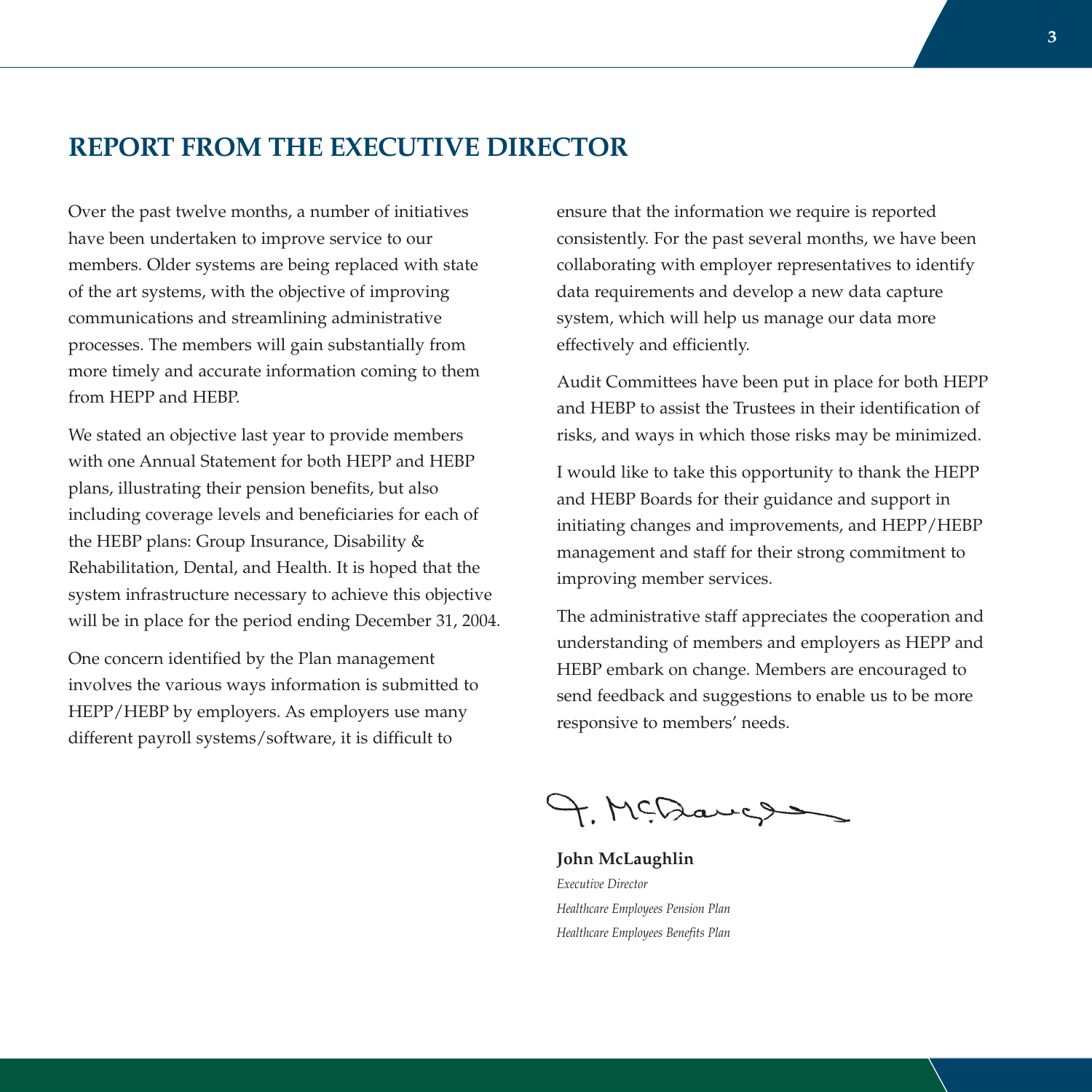# **HEPP CONTENTS**

- Report from the Chair of the Board 5
- Governance Structure 6
- Plan Features 8
- 2003 Highlights 9
- Management's Responsibility for Financial Reporting 11
- Financial Summary 12
- Actuarial Highlights 13
- Report from the Director of Investments 21



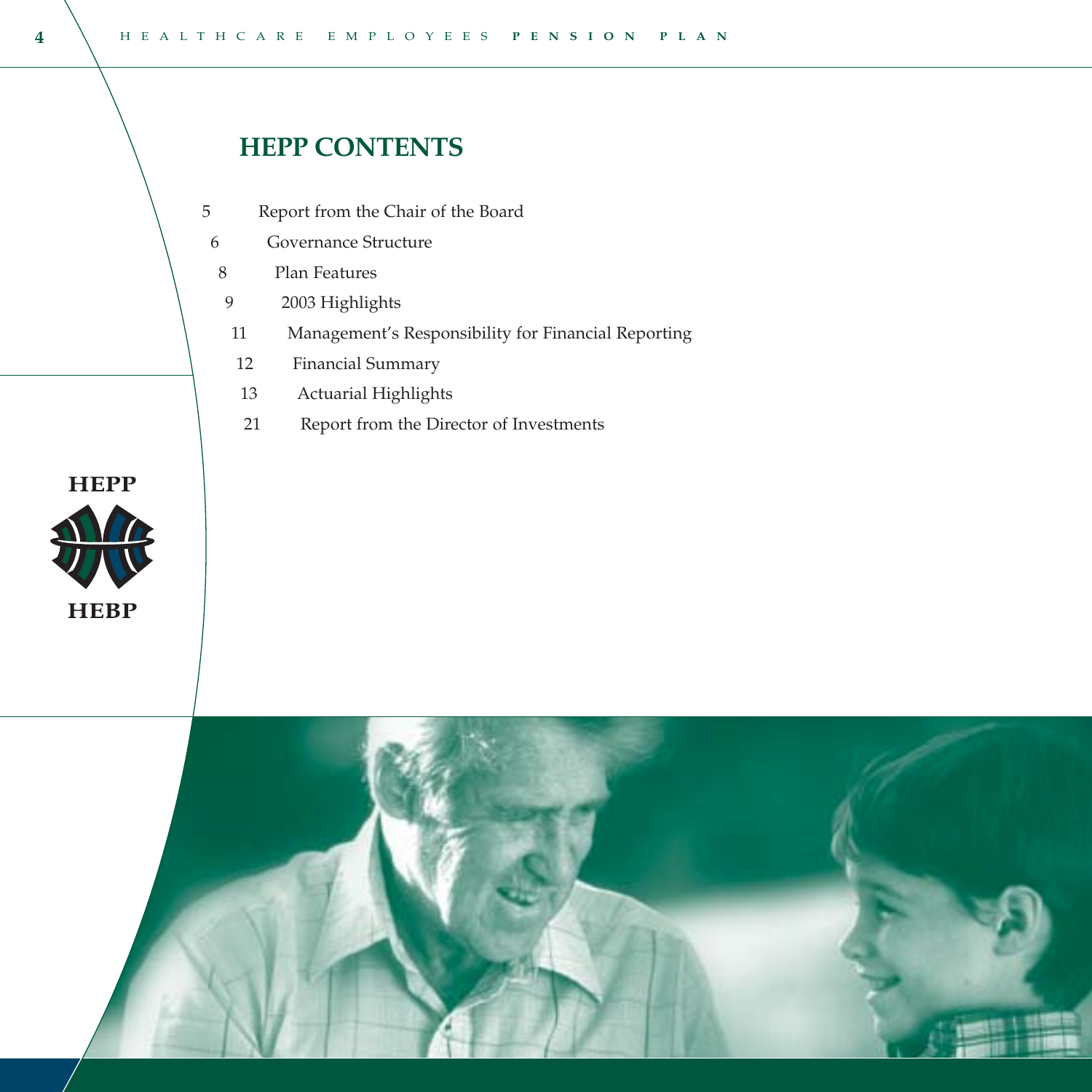# **REPORT FROM THE CHAIR OF THE BOARD**

The Healthcare Employees Pension Plan (HEPP) conducts an actuarial review of the Plan each year. The valuation at December 31, 2003 indicated that the Plan was on the verge of a funding deficiency on both a going-concern basis and a solvency basis. The solvency and going-concern tests are requirements of the Pension Benefits Act of Manitoba. The results of the valuation indicated that the Plan needed to make changes either to the benefit levels or the contribution rates.

On September 18, 2003, HEPP made application to the Settlors (signators to the Trust Agreement) to increase contributions to the Plan. The current contribution levels of 5.0% and 6.6%, below and above the Yearly Maximum Pensionable Earnings (YMPE) respectively, are insufficient to fund current benefit levels. The Plan's actuary has indicated that the required contribution levels are 6.85% and 8.6%, below and above the YMPE respectively.

The Trust Agreement required that the Settlors respond to a request for contribution rate increases within six months of application. The union Settlors and the Regional Health Authorities of Manitoba approved the rate increase. However, the St. Boniface General Hospital and the Winnipeg Regional Health Authority have not provided approval of the proposed rates, pending resolution of budgetary concerns.

Prior to requesting an increase in contribution rates, the Trustees commissioned a study that compared HEPP contribution rates and pension benefit provisions to major public sector pension plans in Manitoba, healthcare pension plans in Canada, and other major pension plans. The analysis, prepared by the Plan's actuary, clearly indicated that HEPP's contribution rates are lower than other plans; however, the benefit levels are comparable.

The analysis indicated to the Trustees that an increase in contribution rates was preferable to benefit reductions, as the latter might leave Manitoba's healthcare system at a substantial disadvantage in the recruitment and retention of qualified healthcare professionals.

Though the request to increase contributions has initially been rejected by two of the employer Settlors, the Trustees remain convinced that the arguments for a contribution increase are compelling. They continue to press the case for increased contributions and believe that all Settlors will approve the increase once funding can be assured.

Negotiations regarding contribution increases are ongoing at the time of printing this document and the Trustees remain optimistic that benefit reductions will not be necessary. The Trustees encourage healthcare employees not to make retirement decisions pending a definitive answer.

Hay will take

**Gary McIntosh** *Chair, Healthcare Employees Pension Plan*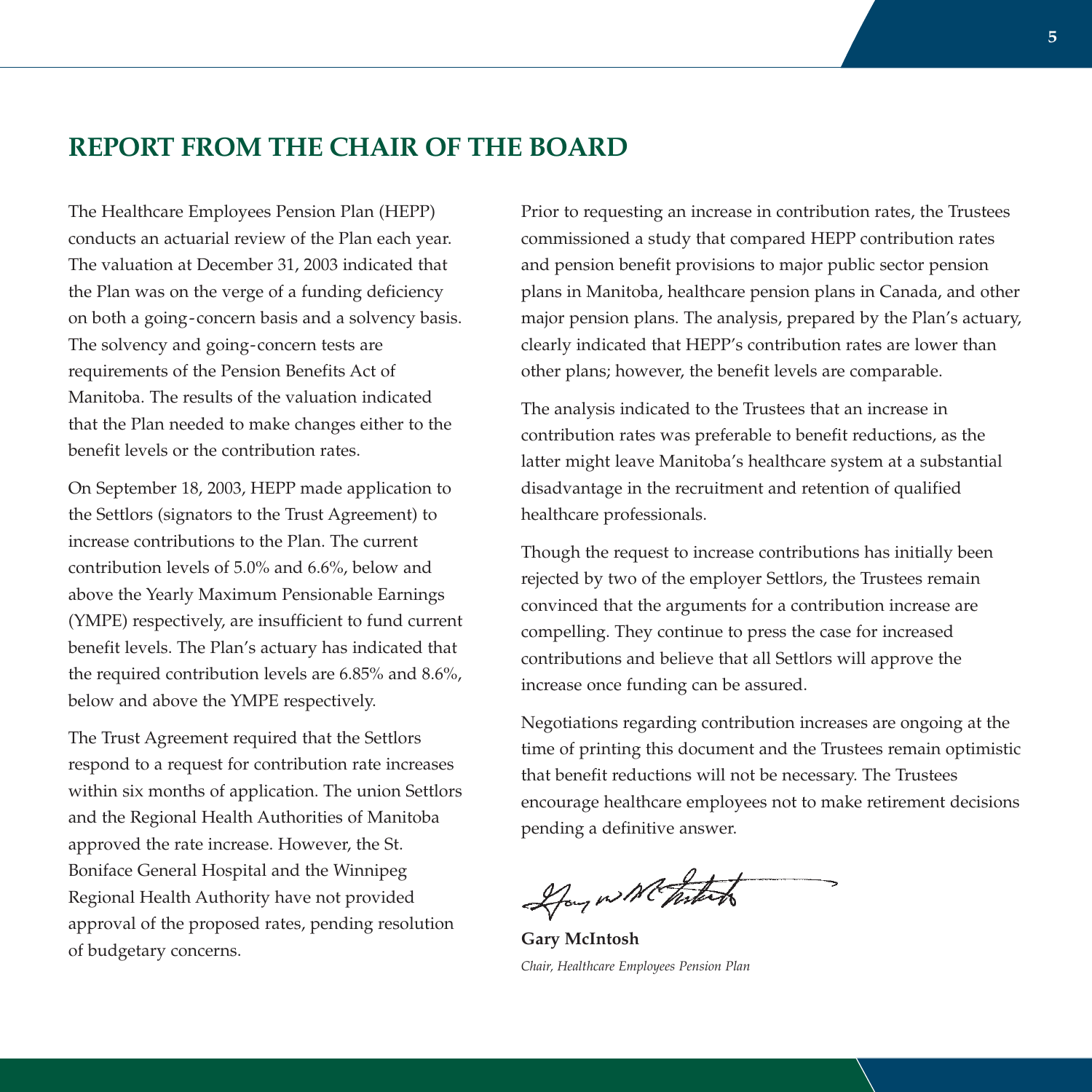# **GOVERNANCE STRUCTURE**

#### **Board of Trustees**

HEPP is governed by an independent, 12 member Board of Trustees, equally representing both unions and employers.

Trustees representing employers include:

- Three appointed by the Regional Health Authorities of Manitoba
- One appointed by the Winnipeg Regional Health Authority
- One appointed by the St. Boniface General Hospital, and
- One appointed by the majority vote of the above organizations.

One Trustee is appointed by each of the following unions:

- Manitoba Nurses Union
- Canadian Union of Public Employees
- United Food and Commercial Workers Local 832
- Manitoba Council of Health Care Unions
- Manitoba Government and General Employees Union
- Manitoba Association of Healthcare Professionals

Board members and their affiliations are listed on page 43.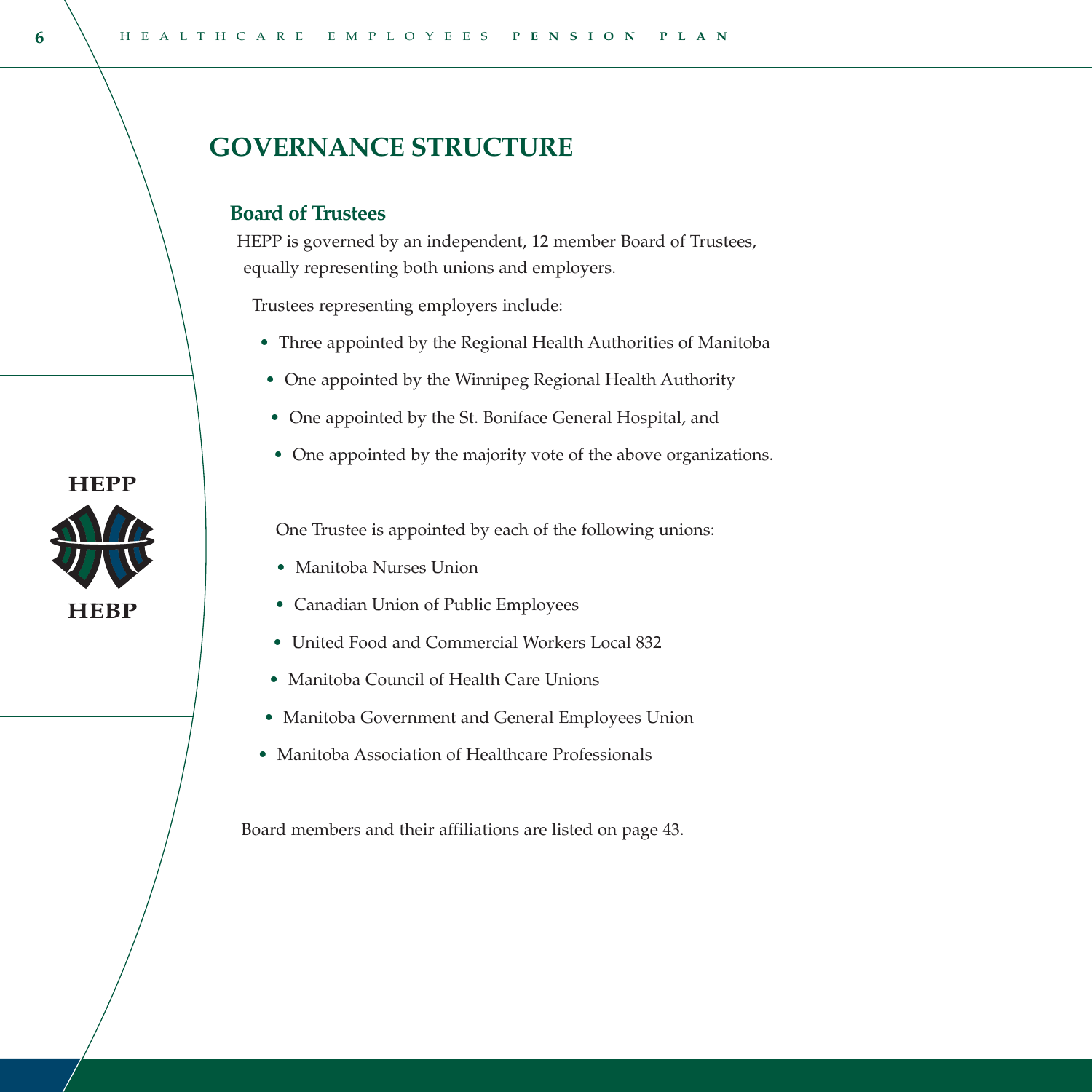#### **Committees**

The following committees, established by the Board, play an important role in the governance of HEPP.

- The Investment Committee implements the Statement of Investment Policies and Procedures (SIPP) that is approved by the Board.
- The Audit Committee assists the Board in fulfilling its responsibility to oversee the financial reporting, accounting system and internal controls.
- The Governance Committee provides recommendations to the Board regarding governance issues such as structure, responsibilities and composition of Board committees and their effectiveness, and is responsible for developing human resource and organizational policies and reporting to the Board on the effectiveness of the Board and its members.

It is a requirement that each Board Trustee serve on at least one of the three standing committees.

Committee members and their affiliations are listed on page 43.

### **Management and Staff**

HEPP management and staff provide administrative and member services for both the Healthcare Employees Pension Plan (HEPP) and the Healthcare Employees Benefits Plan (HEBP).

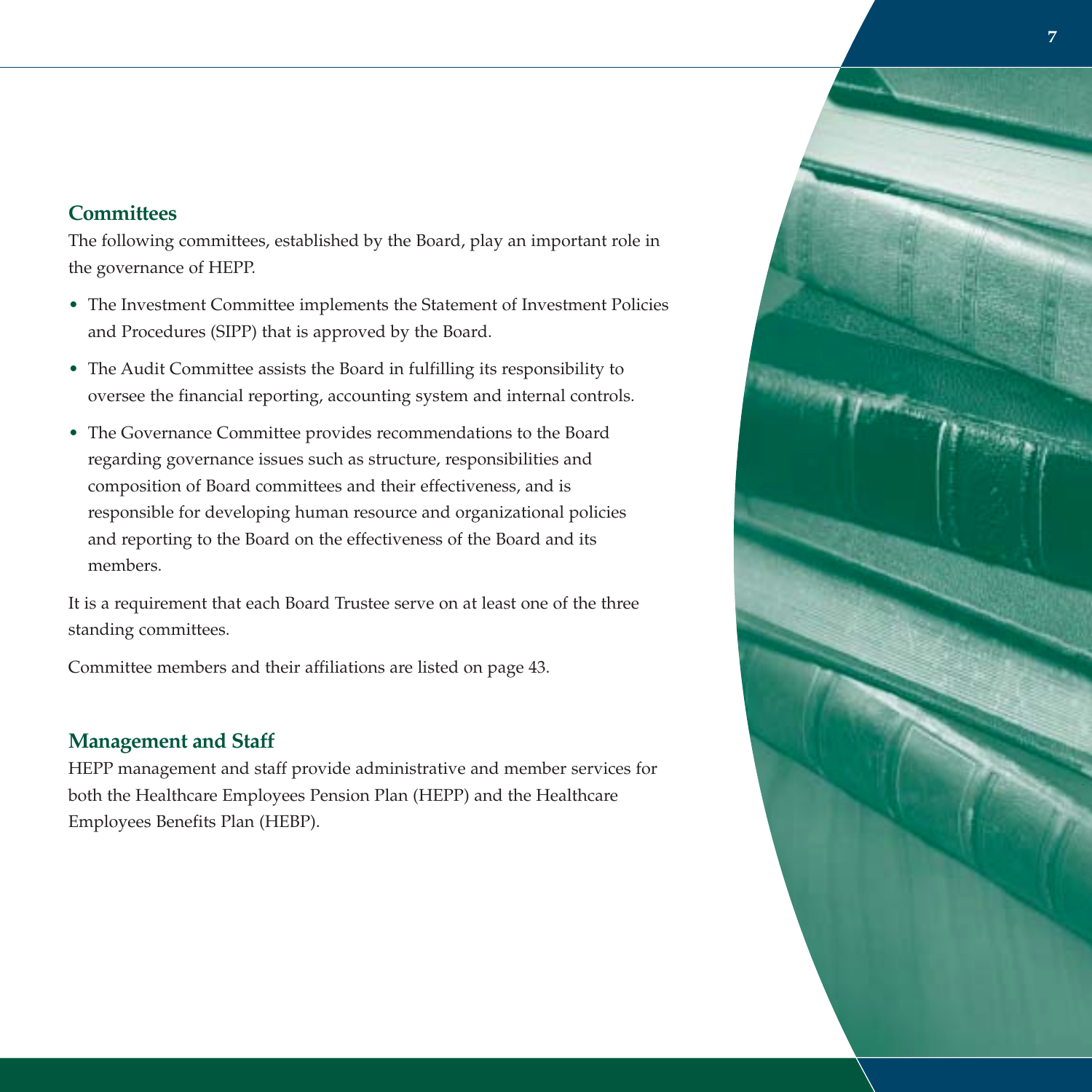# **PLAN FEATURES**

#### **Retirement Income Benefit Formula**

As a defined benefit pension plan, HEPP provides eligible members with a lifetime pension based on years of credited service and the average of their highest five years of annualized earnings from the last 11 years, at the rates of:

- 1.5% on earnings subject to the Canada Pension Plan (CPP), and
- 2% on earnings which are not subject to CPP.

#### **Ad hoc COLAs**

Ad hoc cost of living adjustments (COLAs) may be granted to retired, disabled and deferred vested plan members by the Board of Trustees, and are implemented in January of each year, if approved.

Although there are not explicit provisions for COLAs under the Plan, historically, surplus emerging due to better than expected investment performance has been used to fund this benefit. COLAs were last granted in January 2002.

#### **Buyback Policies**

Buyback policies allow members to purchase, or buy back periods of maternity leave and other unpaid leaves of absence at retirement. Effective January 1, 2002, members have been allowed to contribute to the Plan during approved leaves of absence subject to Canada Revenue Agency (CRA) regulations.

#### **Early Retirement**

- Members who are age 55 with two or more years of employment service may receive reduced pension benefits, and may be entitled to monthly bridge benefits.
- Members who are age 60 or over with two or more years of employment service, and members who have reached Magic 80 - their age plus years of service equals 80 qualify for an unreduced monthly pension benefit.
- HEPP pays a supplementary benefit to members retiring from active status who:
	- Meet Magic 80 requirements, or
	- Have attained age 55 and completed at least two years of service.

#### **Additional Features**

- Portability options allow pension benefits to be transferred between HEPP and other registered pension plans.
- Joint life forms of pension provide survivor benefits to a surviving spouse, and death benefits are provided to beneficiaries of active members.
- Pension accrual (automatic continuation of pension service) is provided to disabled plan members who meet the definition of disability for their own or some other occupation.
- <sup>A</sup> monthly pension is provided to members who meet the definition of total and permanent disability.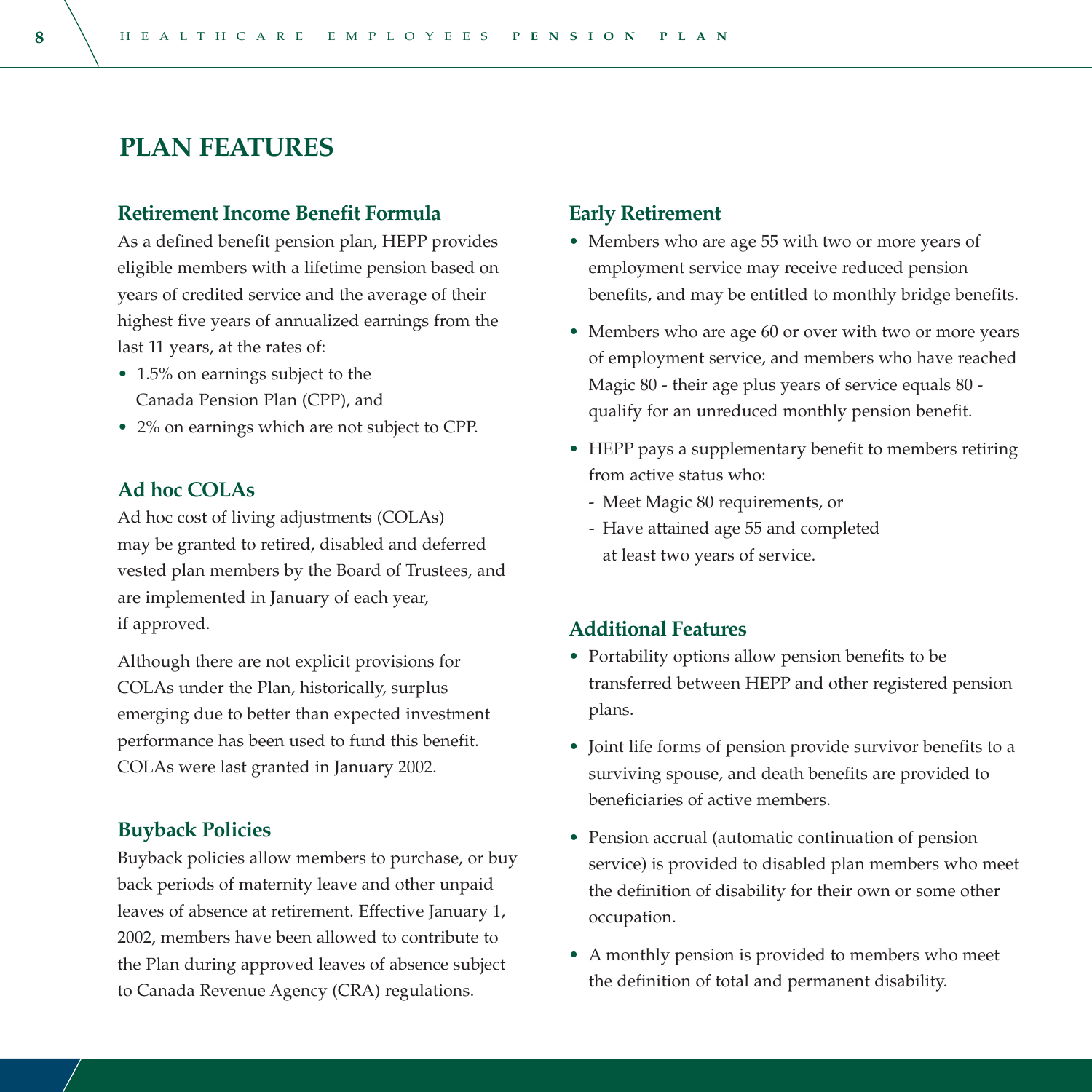# **2003 HIGHLIGHTS**



<sup>1</sup>Members who no longer work for a participating HEPP employer or contribute to the Plan, but who have left money in HEPP so that they can collect a pension at a later date.

# **MEMBERSHIP INFORMATION**

| Average age (years)                                | 1999     | 2000     | 2001     | 2002     | 2003     |
|----------------------------------------------------|----------|----------|----------|----------|----------|
| Active member                                      | 42.6     | 42.5     | 42.6     | 42.7     | 42.8     |
| Retired member                                     | 70.3     | 69.8     | 69.7     | 69.8     | 69.8     |
| Deferred member                                    | 45.3     | 42.1     | 42.6     | 41.9     | 42.6     |
| Average annual earnings active member              | \$25,771 | \$26,909 | \$27,463 | \$27,665 | \$30,363 |
| Average annual pension retired member <sup>1</sup> | \$6,441  | \$6,939  | \$7,494  | \$7,703  | \$7,925  |

<sup>1</sup> Includes bridge benefit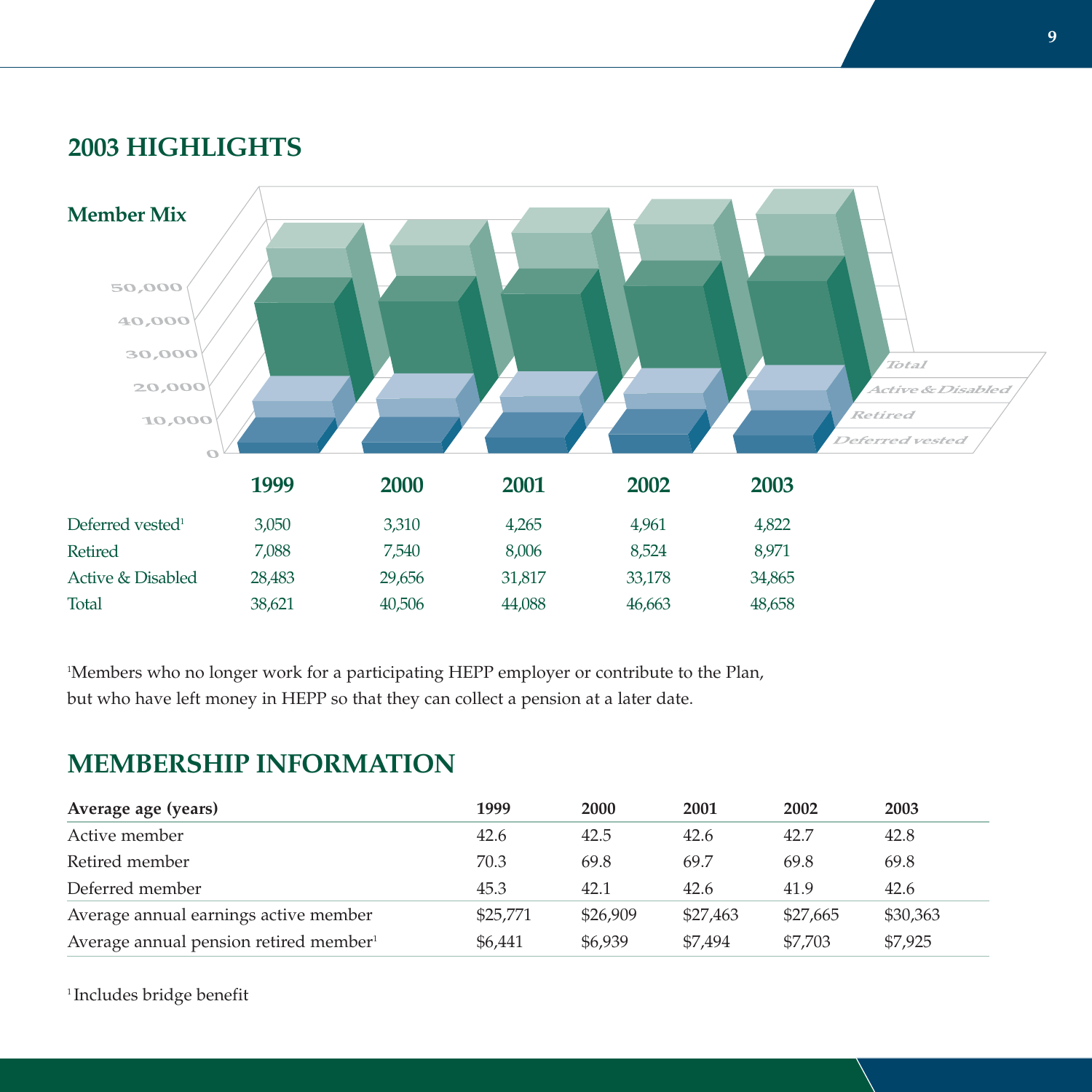**2003 HIGHLIGHTS**

### **Annual Administrative Cost per Member**



**Pension Payments & Contributions** *(\$ millions)* 



Pension Contributions

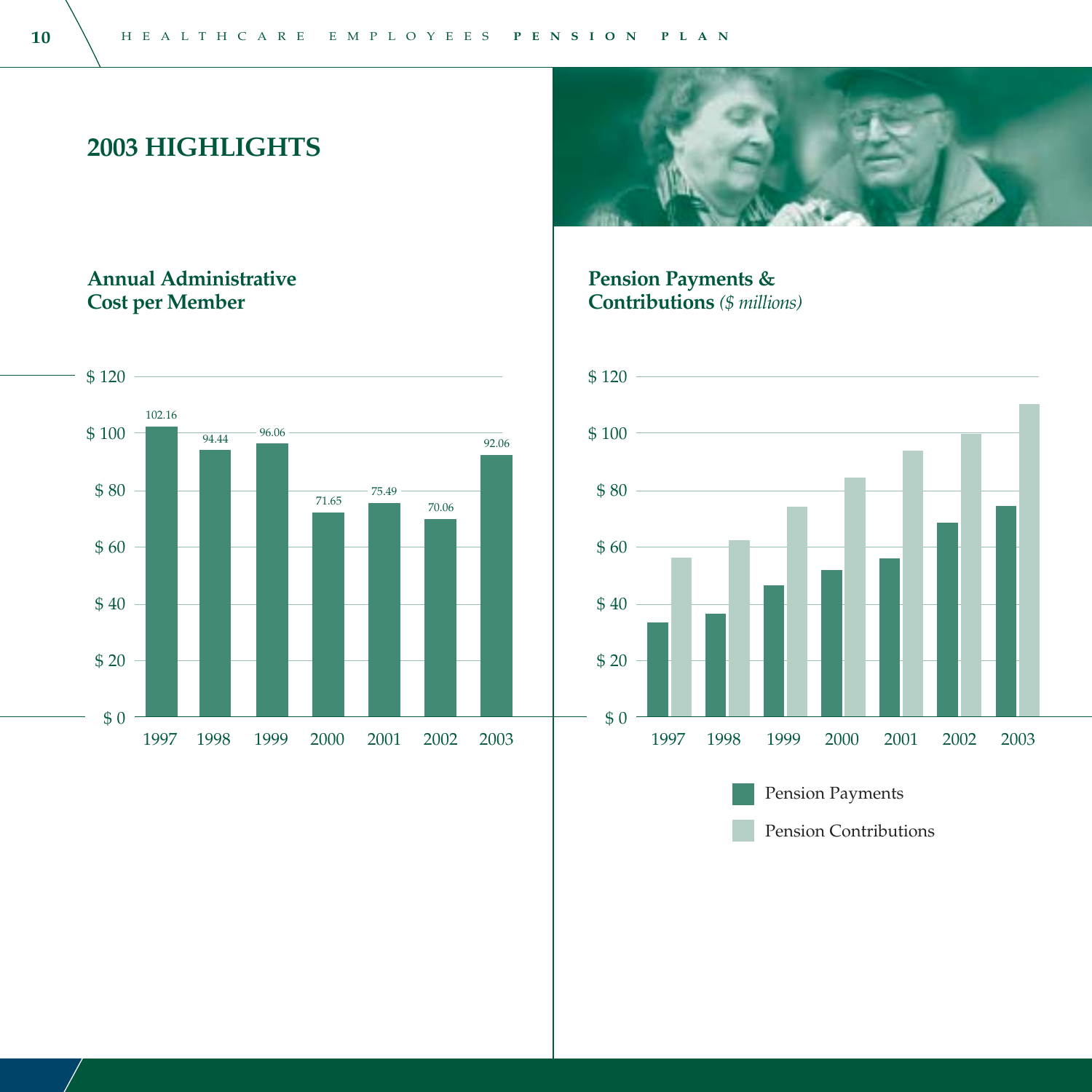# **MANAGEMENT'S RESPONSIBILITY FOR FINANCIAL REPORTING**

The financial statements of HEPP have been prepared by management and approved by the Board of Trustees. Management is responsible for the contents of the financial information within the annual report.

The financial statements have been prepared in accordance with generally accepted accounting principles and, of necessity, include some amounts that are based on estimates and judgments. Financial information presented in the 2003 annual report that relates to the operations and financial position of HEPP is consistent with that in the financial statements. Systems of internal control and supporting procedures are maintained to provide assurance that transactions are authorized, assets are safeguarded and proper records are maintained.

The Audit Committee assists the Board of Trustees in discharging its responsibilities of approving the financial statements and overseeing managemen<sup>t</sup>'s performance of its financial reporting responsibilities. Prior to recommending approval of the audited financial statements, the Audit Committee reviews the financial statements, the adequacy of internal controls and the audit and financial reporting process with both management and the external auditors.

KPMG LLP, the external auditors appointed by the Board of Trustees, have conducted an independent examination of the financial statements in accordance with generally accepted auditing standards, performing such tests and other procedures as they consider necessary to express an opinion in their Auditors' Report. The external auditors have unrestricted access to management and the Audit Committee to discuss any findings related to the integrity of the Plan's financial reporting and adequacy of the internal control systems.

9. McDaugs

*Executive Director Director of Finance*

Ked Stell.

**John McLaughlin Rohini Halli,** CA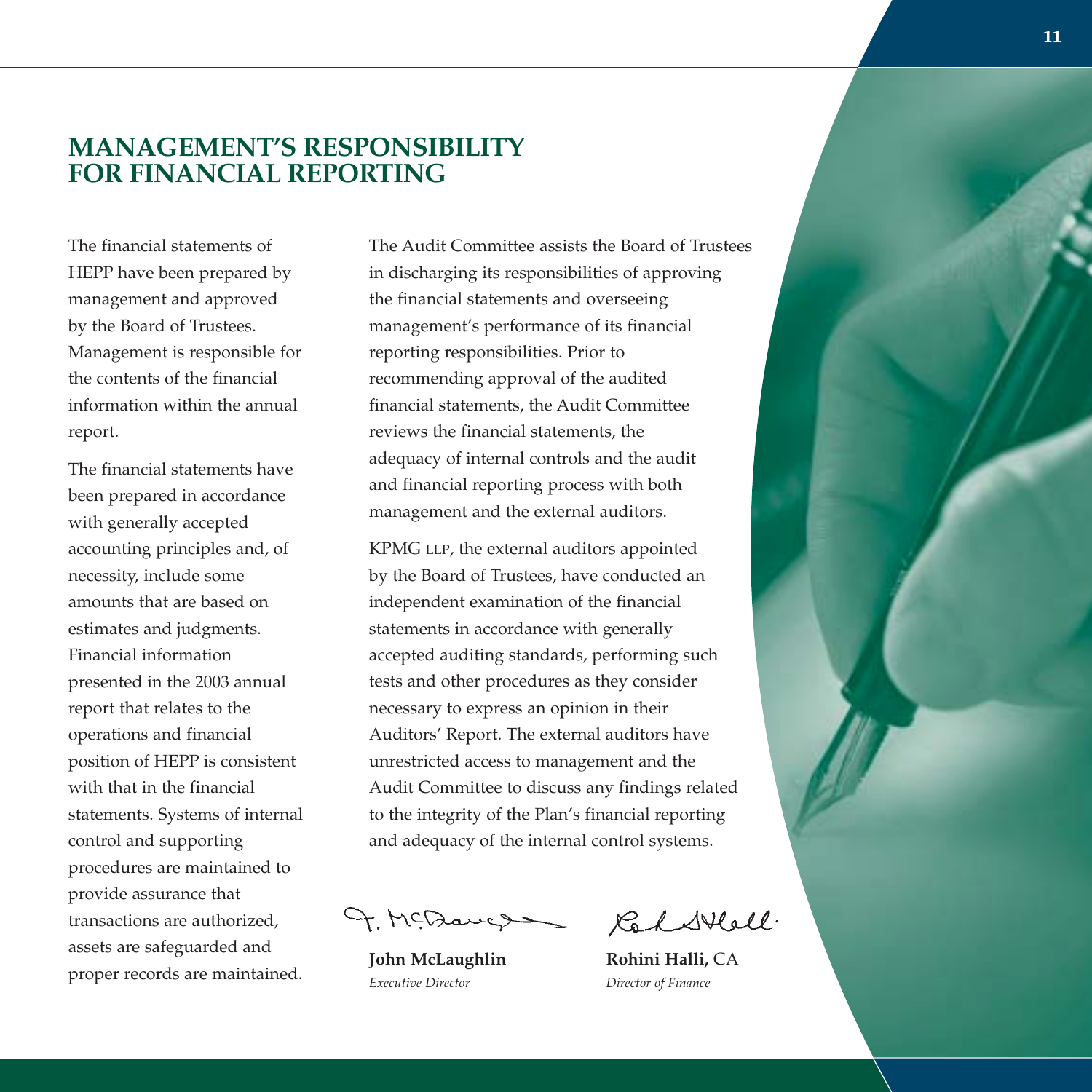# **FINANCIAL SUMMARY**

|                                                |              | 2003          | 2002            |
|------------------------------------------------|--------------|---------------|-----------------|
| Increase in assets                             |              |               |                 |
| Current period change in market values         | $\mathbb{S}$ | 219,513,737   | $\mathbb{S}$    |
| Investment income                              |              | 70,682,625    | 72,942,372      |
| Contributions from employers                   |              | 54,106,397    | 49,192,947      |
| Contributions from employees                   |              | 54,102,055    | 49,189,585      |
|                                                |              | 398,404,814   | 171,324,904     |
| Decrease in assets                             |              |               |                 |
| Current period change in market values         |              |               | 153,174,811     |
| Benefits paid to pensioners and beneficiaries  |              | 69,116,407    | 63,230,628      |
| Refunds to terminated members                  |              | 11,290,930    | 14,571,730      |
| Investment and plan administration expenses    |              | 10,687,537    | 9,256,141       |
|                                                |              | 91,094,874    | 240,233,310     |
| Net increase (decrease) in assets              |              | 307,309,940   | (68,908,406)    |
| Net assets available for benefits, January 1   |              | 2,010,514,526 | 2,079,422,932   |
| Net assets transferred into the plan           |              | 2,704,101     |                 |
| Net assets available for benefits, December 31 | \$           | 2,320,528,567 | \$2,010,514,526 |

**HEPP** 

**HEBP**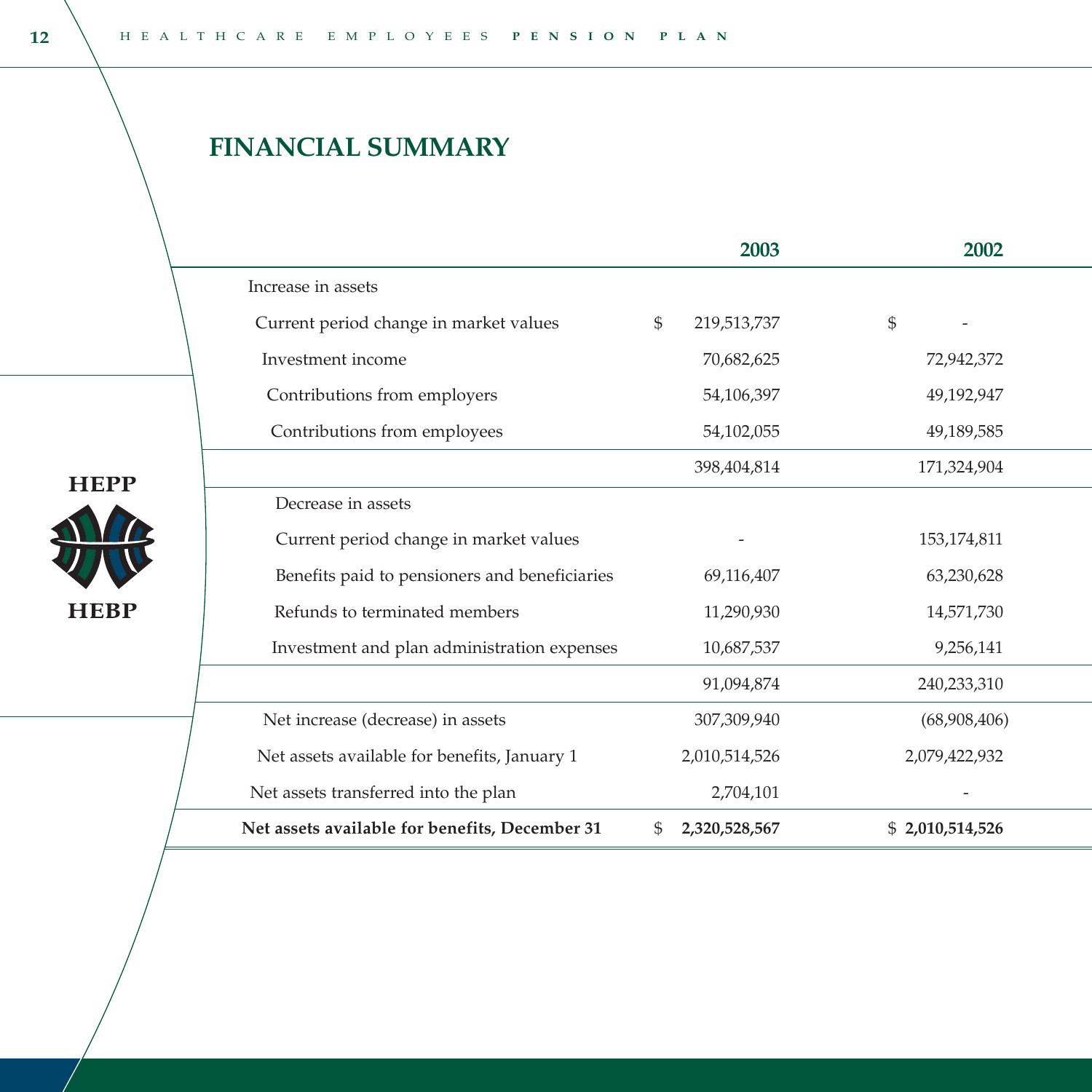# **ACTUARIAL HIGHLIGHTS 2003**

#### **Plan Valuation**

Each year the Pension Plan undertakes an actuarial valuation, conducted by an independent actuary. The Board of Trustees has appointed Towers Perrin as the Plan's actuary.

The purpose of the actuarial valuation is to determine whether the Plan can cover the cost of future benefits for all existing plan members, based on the level of assets presently held and the level of contributions presently being made by members and employers.

The Plan is required by provincial legislation to conduct two valuations: Solvency and Going-Concern.

#### **Solvency Valuation**

The solvency valuation is calculated assuming that the plan would be wound up on the date the valuation is done.

The assets of the Plan are valued at their current market value.

The value of benefits earned to the valuation date for active members (those who make contributions to the Plan) are determined as if they terminated their employment. This value is called the commuted value.

For retirees and other non-active members, the value of benefits earned is calculated by determining the amount of funds that would be required to purchase a life annuity based on the monthly pension income. This calculation is based on current interest rate levels, and as such, is subject to change as interest rates go up or down (lower interest rates would result in more funds being required to purchase a life annuity than at higher interest rates).

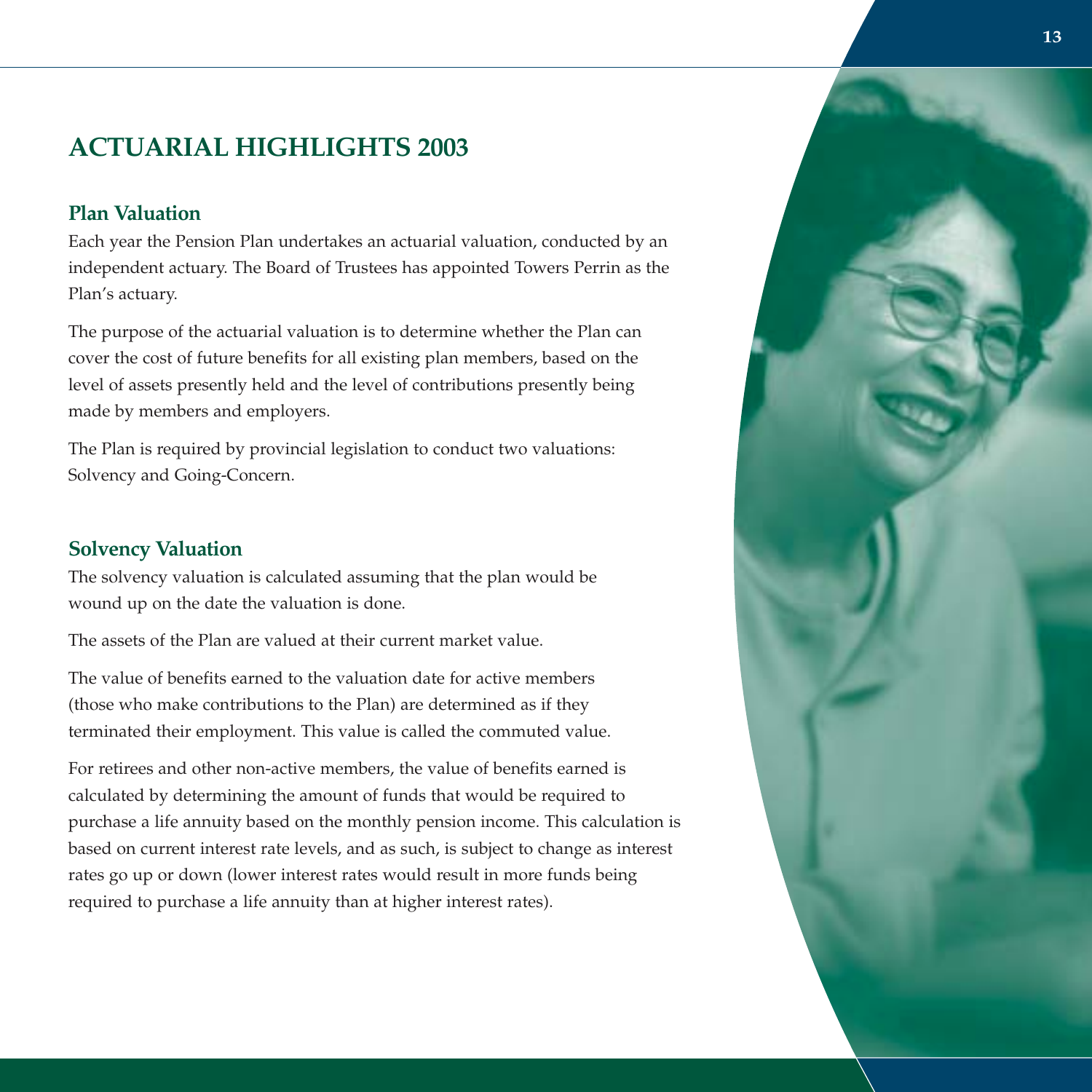The difference between the market value of assets and the value of benefits earned by members (the solvency liability) is called:

- the surplus if assets are greater than liabilities, or
- a deficit if assets are less than liabilities.

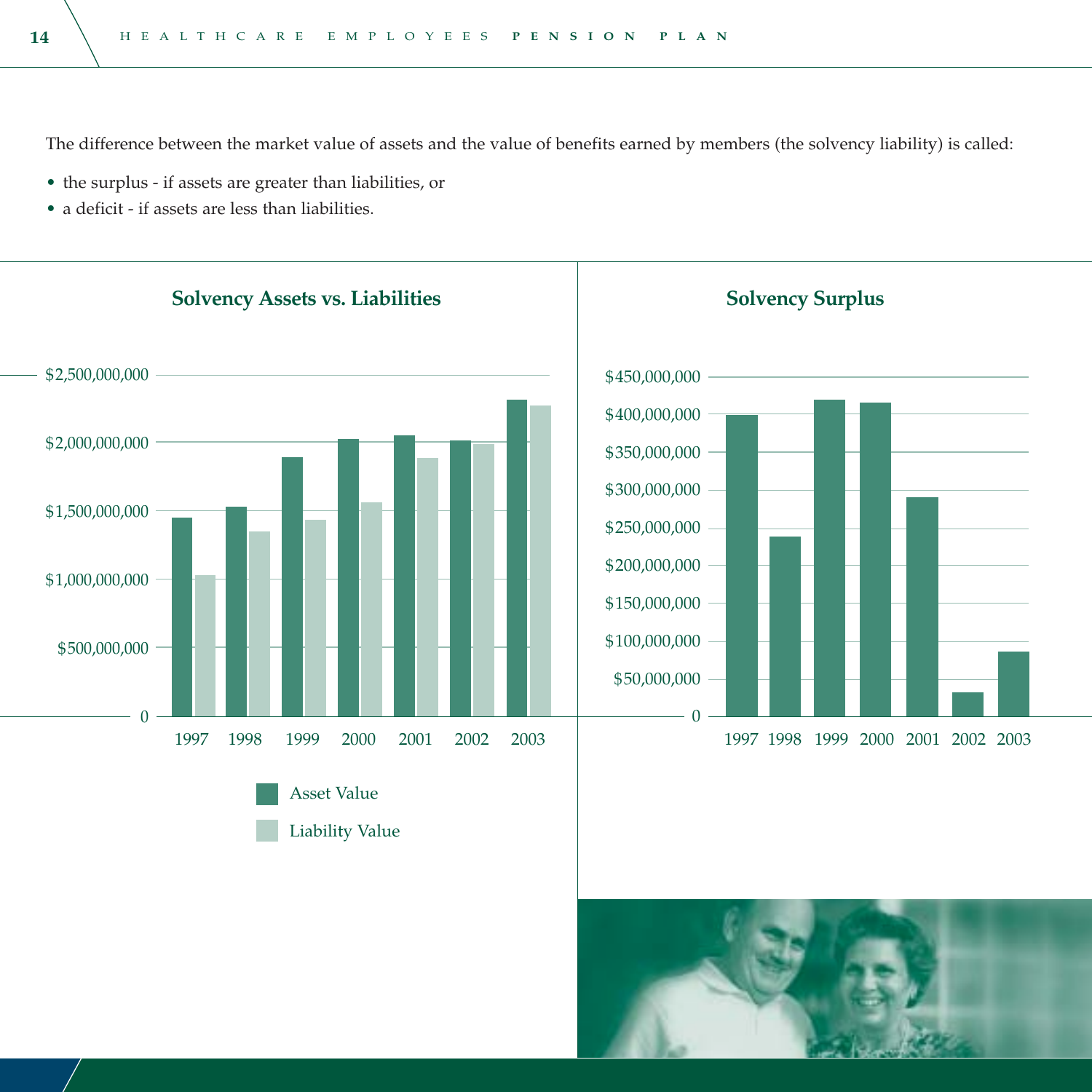The funded ratio is commonly used to measure the financial position of the Plan. This ratio is determined as assets divided by solvency liabilities. A value greater than 100% indicates the Plan has a surplus.

At the end of 2003, the HEPP solvency surplus was \$85 million (104% funded ratio), up from \$30 million in 2002 (101% funded ratio). The main reason for the

### **Solvency Funded Ratio**



improvement in the surplus position was the 14.4% investment return for the year 2003. Offsetting this gain was a negative impact to the solvency ratio as interest rates were lower at the end of 2003 as compared to 2002.

The solvency valuation is not used to determine contribution rates for the Plan. However, the solvency funded ratio must remain above 100% or contributions would have to be increased and/or benefits reduced to eliminate any deficit.

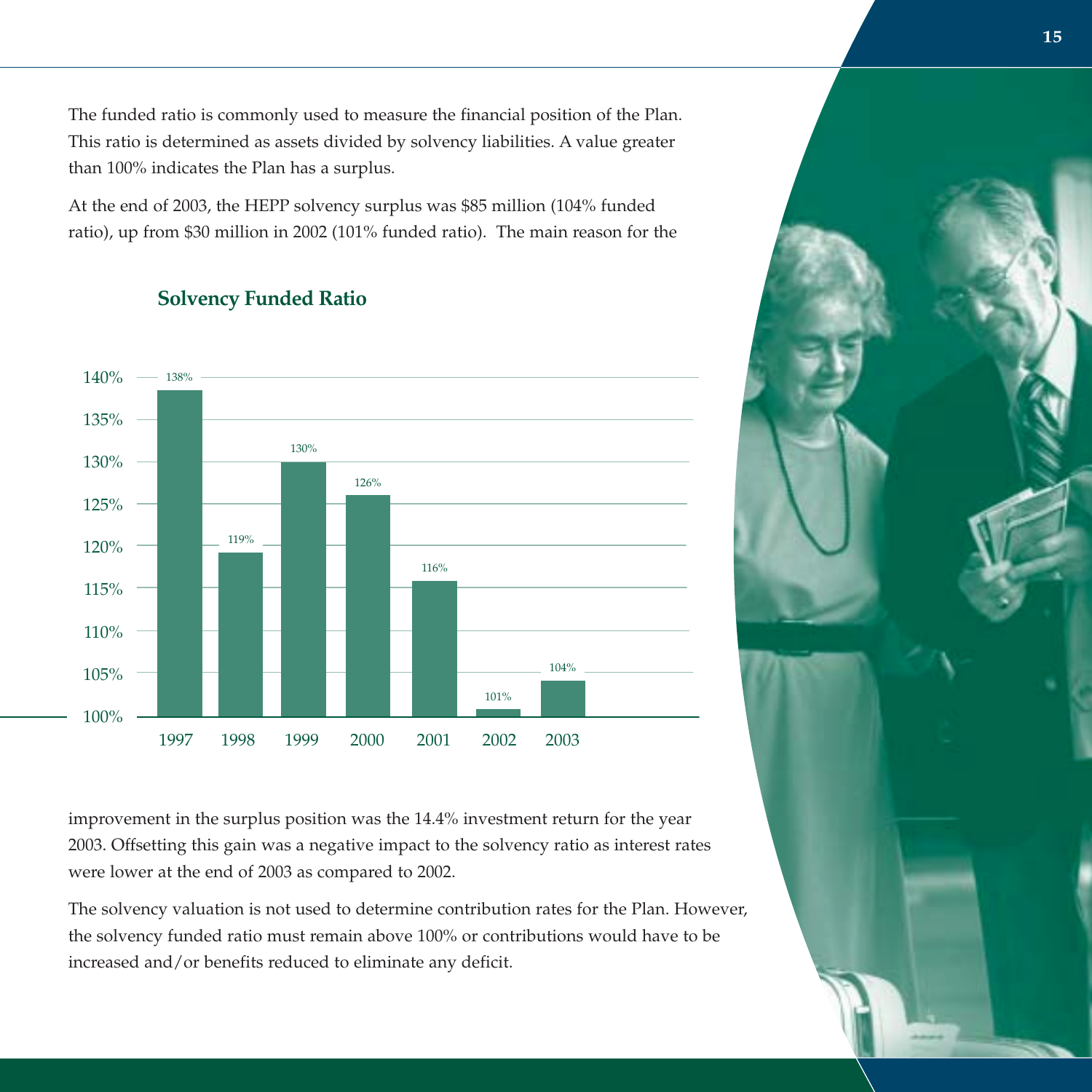While the solvency funded ratio has remained above 100% since HEPP's inception in 1997, the current level does not provide sufficient margin to allow for adverse investment returns or unexpected changes in the pension liability. This means that the Plan cannot provide COLA's for retired members as these funds come from the Plan's surplus.

#### **Going -Concern Valuation**

The going- concern valuation assumes that the Plan continues on indefinitely, and is used not only to ensure that sufficient assets are being held to pay for future benefits, but also to determine whether the level of contributions being made by members and employers is sufficient.

In the going- concern valuation, the market value of the Plan's assets are smoothed or averaged over a period of five years. This smoothing helps to lesson the impact of swings in the market value of assets due to changing conditions in the investment markets. The smoothed value of the assets is called the actuarial value of assets.

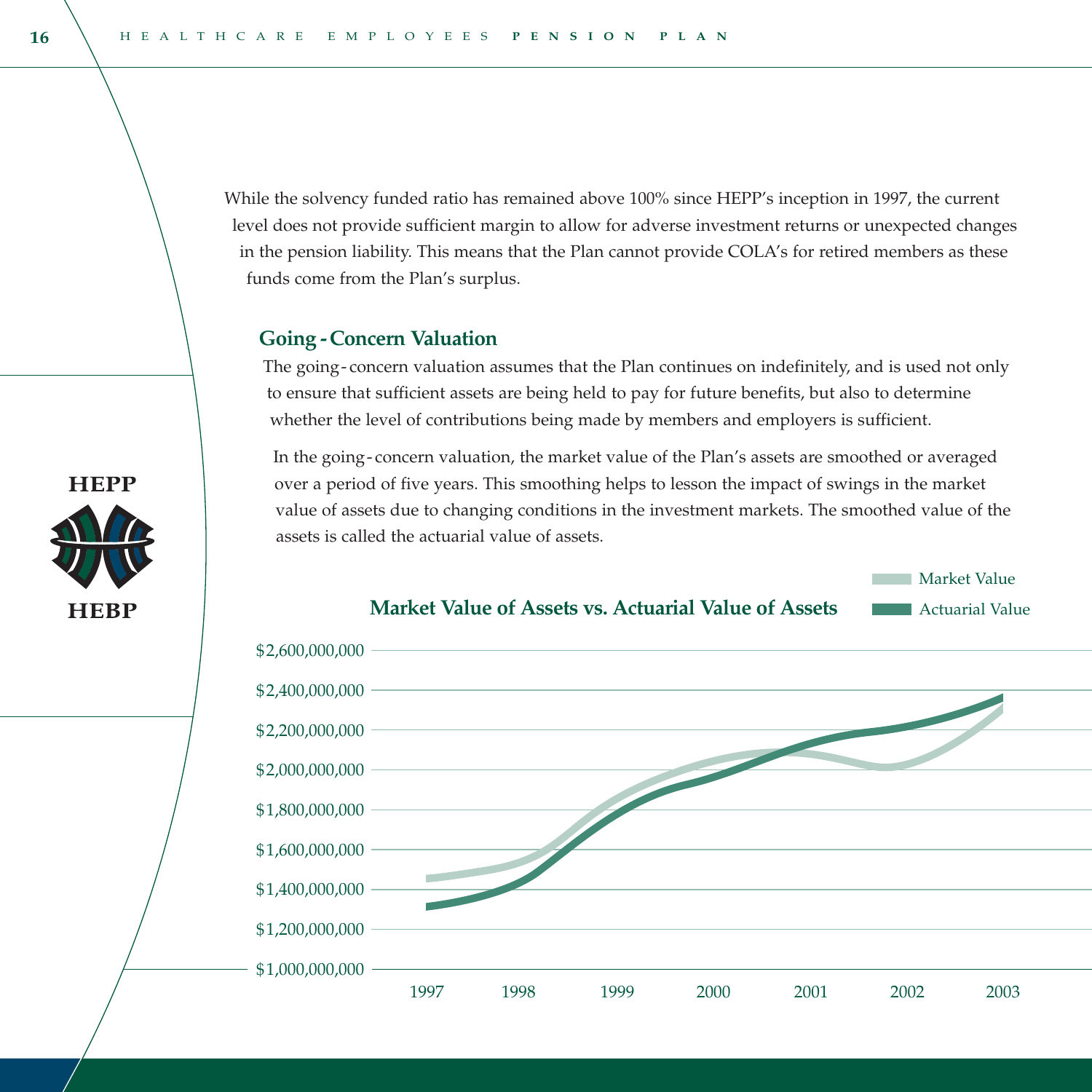Up to the year 2000, investment markets produced very favourable returns, which resulted in the market value of assets being higher than the actuarial assets. For the years 2001 and 2002, investment returns were below long-term expectations, which resulted in the market value of assets being \$40 million lower than the actuarial value of assets at the end of 2003. This occurred despite a favourable return of 14.4% in 2003, and is a direct result of the asset smoothing method. This means that at the end of 2003, the reported surplus using the actuarial value of assets was \$40 million higher than if the market value of assets were used.

To calculate the value of pension benefits for members, the actuary uses a number of assumptions. These include salary increases, member withdrawal rates, retirement rates, mortality rates and other member demographic information. This information, when combined with the Plan's current contribution rates and the long-term investment return assumption (currently 6.5%), determine the value of the funds the Plan should be holding to meet future pension benefit obligations (the pension liability).



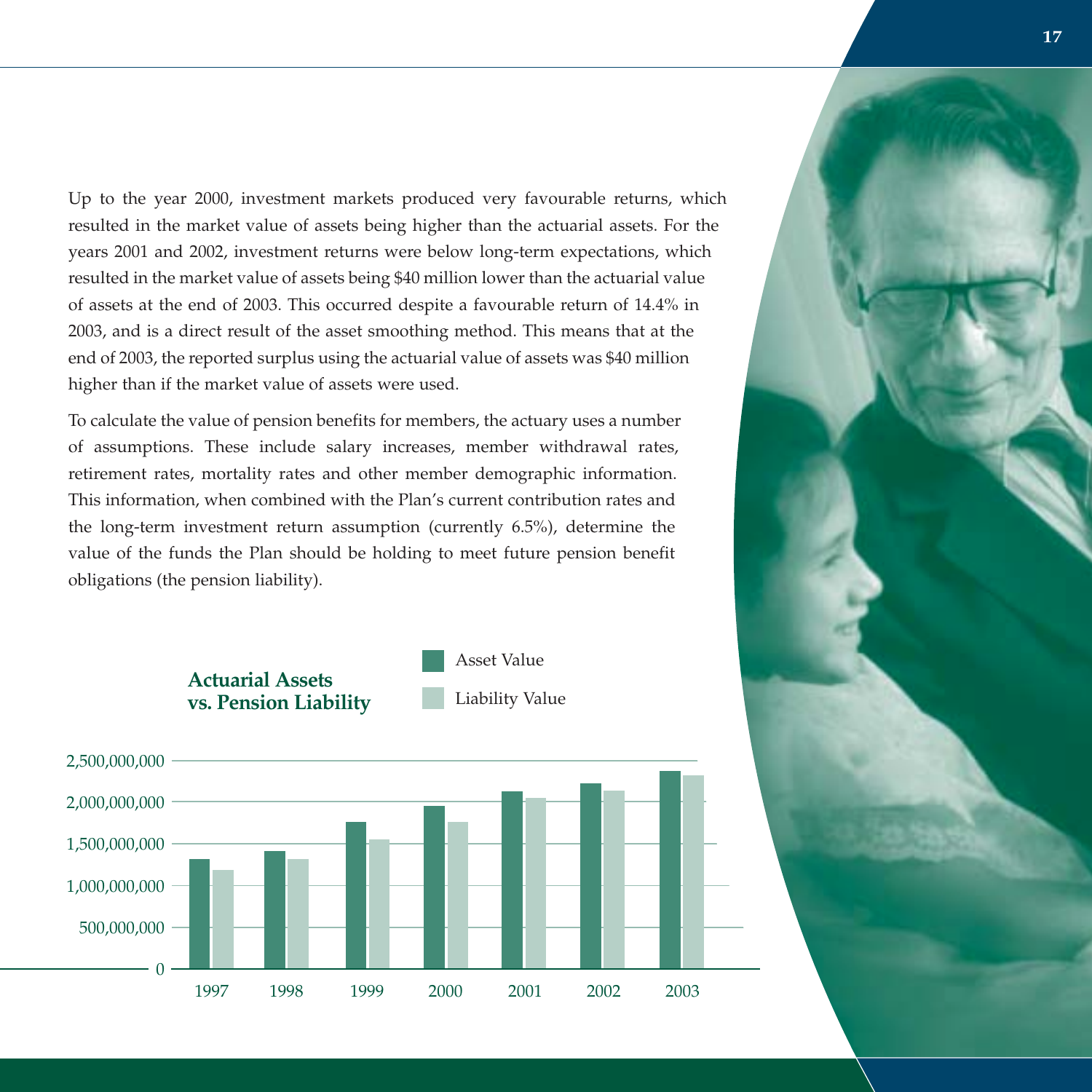The pension liability is then compared to the actuarial value of assets. If the actuarial value of assets is greater than the pension liability, then the Plan has a surplus, or sufficient assets to meet future obligations. If the assets are less than the pension liability, then the Plan has a deficit, and does not have sufficient assets to meet future pension obligations. If the Plan reports a deficit, then corrective action will have to be taken, which might involve increasing contribution rates and/or reducing benefit levels.

The Plan's funded ratio started to decline in the year 2000 as pension liabilities started to increase at a rate faster than the investment return. This was primarily related to members retiring earlier than the Plan had assumed. Note, in the year 2000 the reduction in the funded ratio occurred even though the Plan had an investment return of 10.0% in that year, and a four-year investment return of 9.5%, well ahead of the long- term actuarial assumption of 6.5%.

#### **Going-Concern Surplus**



**HEPP** 

**HEBP**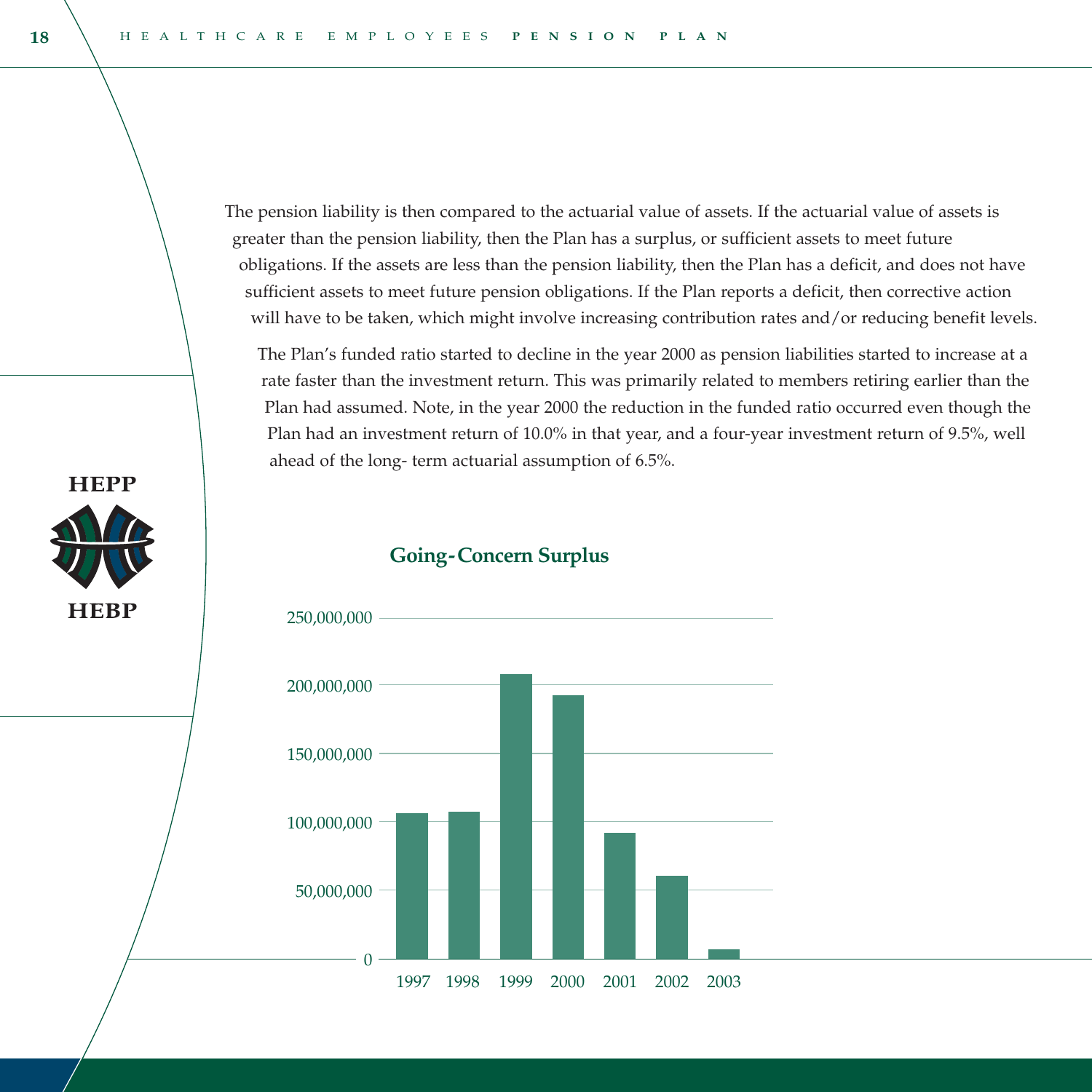The Plan's funded ratio has subsequently declined further, as, along with the increased growth in pension liabilities, investment returns declined in 2001 and 2002 as global equity market returns declined. At the end of 2003, the funded ratio had slipped to 100% despite the Plan having earned 14.4% due to the impact of the asset smoothing formula. The five-year return for the plan as of 2003 was 5.9%, slightly below the long term assumption of 6.5%. With the increasing growth in pension liabilities and the impact of the asset smoothing formula, the Plan will require returns above the long-term assumption for the next several years to ensure that the funded ratio does not fall below 100%.



#### **Going-Concern Funded Ratio**

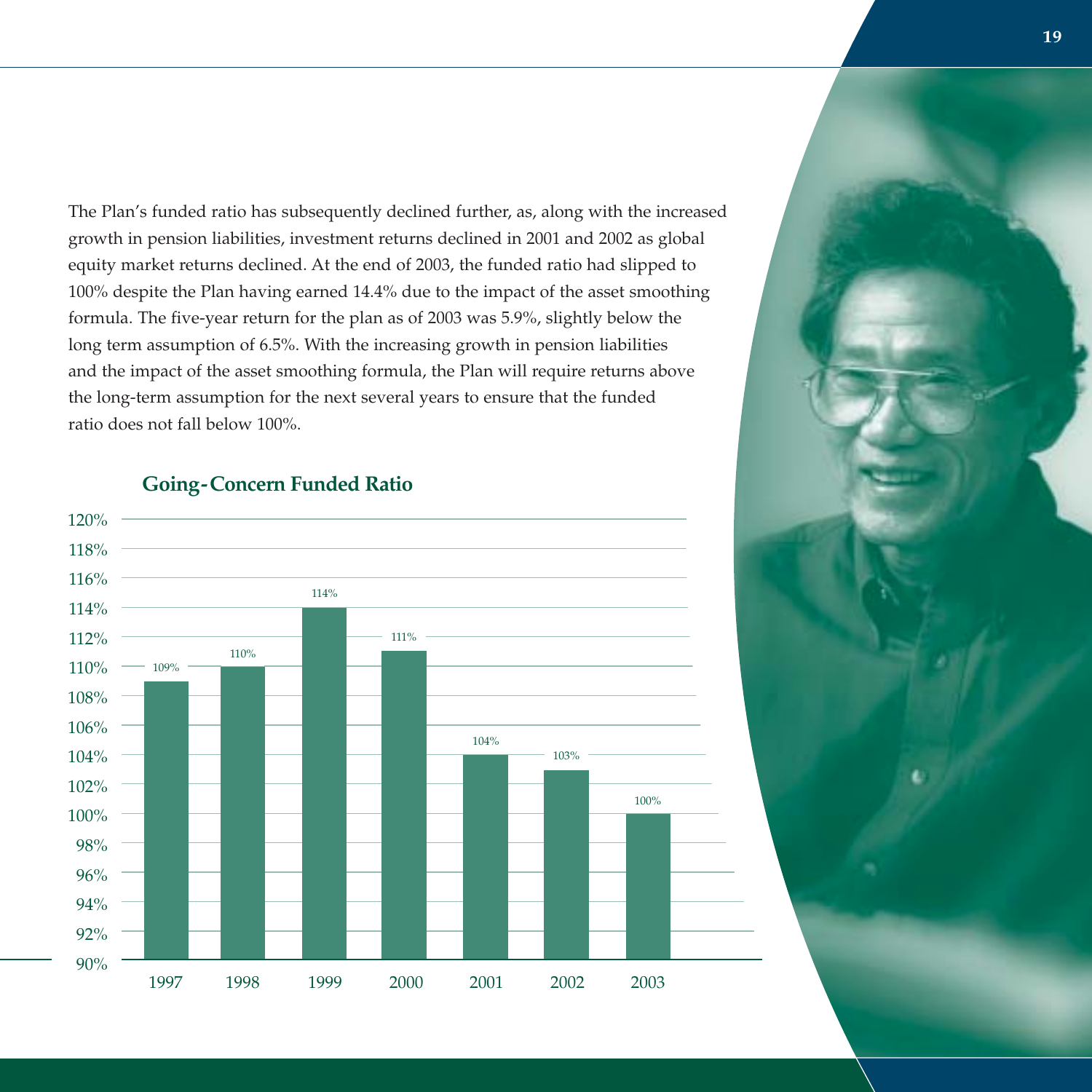As with the solvency ratio, the going- concern funded ratio does not provide sufficient margin to allow for adverse investment returns or unexpected changes in the pension liability. This means that the Plan cannot provide COLA's for retired members as these funds come from the Plan's surplus. Should the funded ratio fall below 100%, then corrective action would have to be taken, again in the form of increasing contribution rates and/or reducing benefit levels.

#### **Contribution Rates**

In 2003, the Plan's actuary indicated that the current level of contributions are insufficient to fund the basic Plan benefit levels. The current contribution rates are 5.0% up to the year's maximum pensionable earnings, and 6.6% thereafter. Members and employers contribute equally to the Plan. The actuary has advised that the contribution rates should be raised to 6.85%/ 8.6% from the current 5.0%/6.6%. This represents over a 30% increase in contribution rates.

The Board's action in response to the funding positions and contribution rates is addressed in the Report from the Chair of the Board.



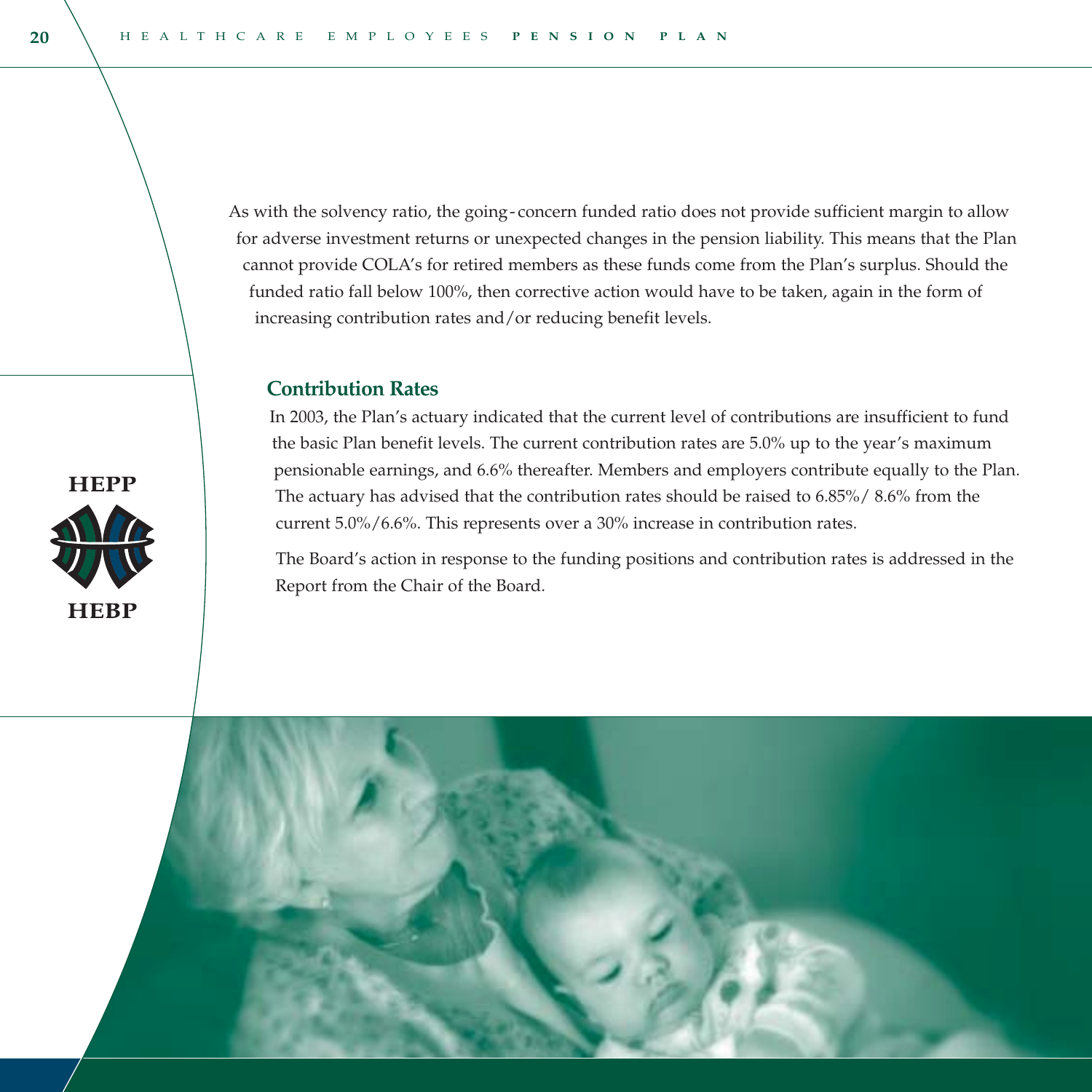# **REPORT FROM THE DIRECTOR OF INVESTMENTS**

Investment returns for the year 2003 were a welcome change following two years of declining global stock markets.

The chart below shows the level of the Canadian stock market over the past seven years. As can be seen, following the market top in the year 2000, the Canadian market fell 45% over the next two years.

For the year 2003, the Canadian stock market rose 27%, but was still 30% below the peak level achieved in the year 2000.

### **Canadian Stock Market**

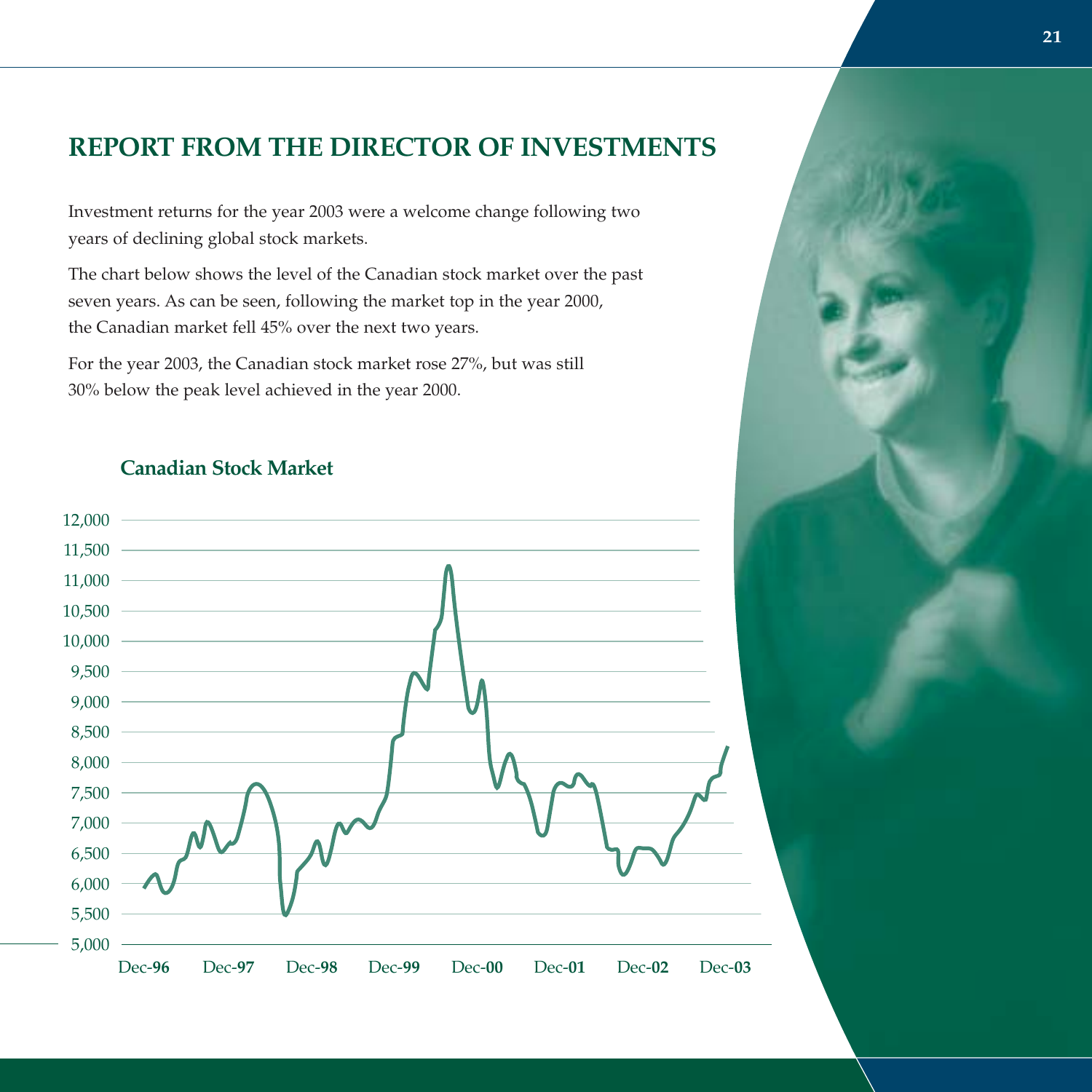

The chart above highlights the reversal of stock market returns during the year.

The Canadian dollar rose 22% in 2003 from US\$.63 to US\$.77, which had the effect of reducing non-Canadian stock returns measured in Canadian dollars.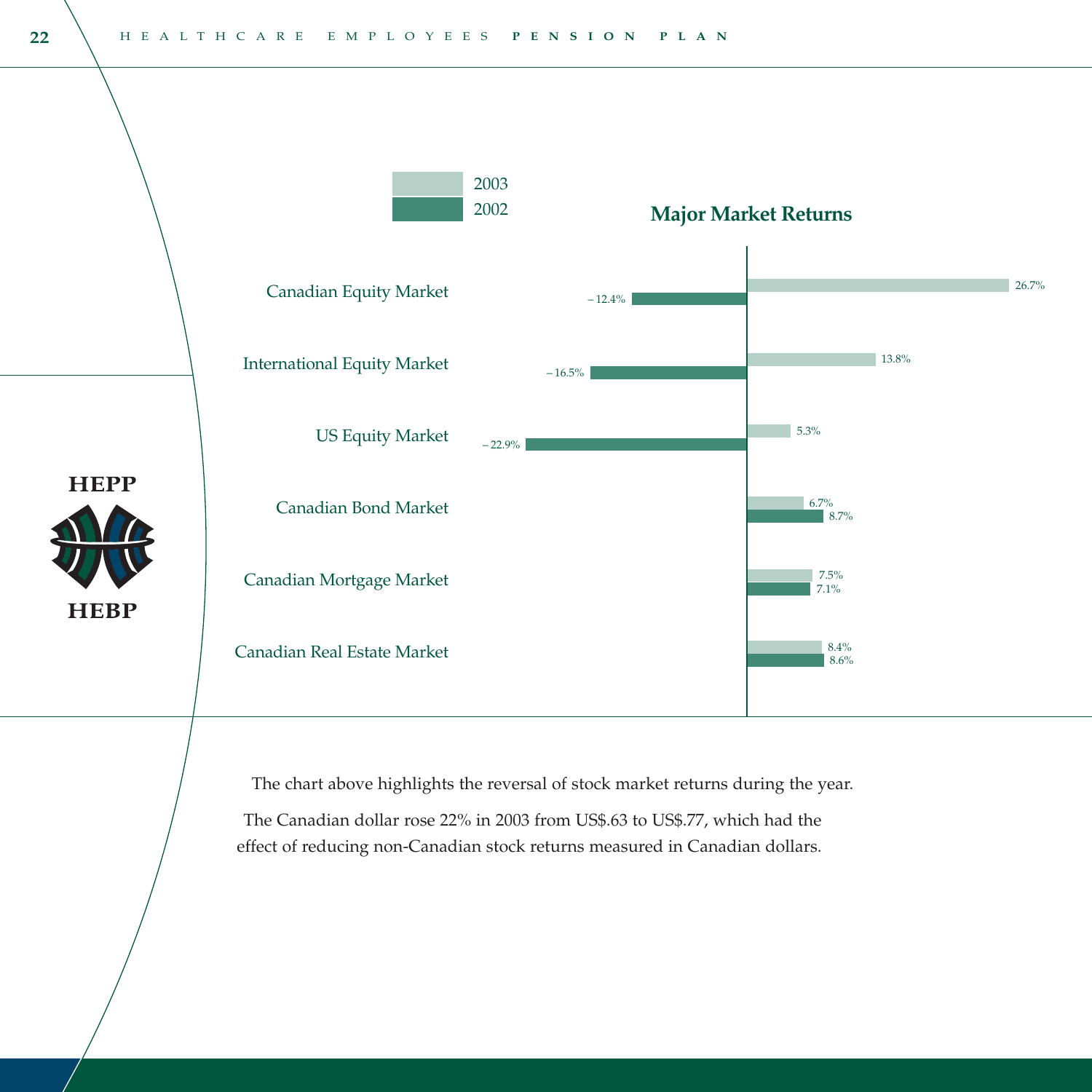### **Canadian Dollar vs. US Dollar**



<sup>A</sup> rising Canadian dollar impacted investment returns in our US portfolio, with the US stock market rising 5% in 2003 in Canadian dollar terms vs. a 29% return in US dollar terms.

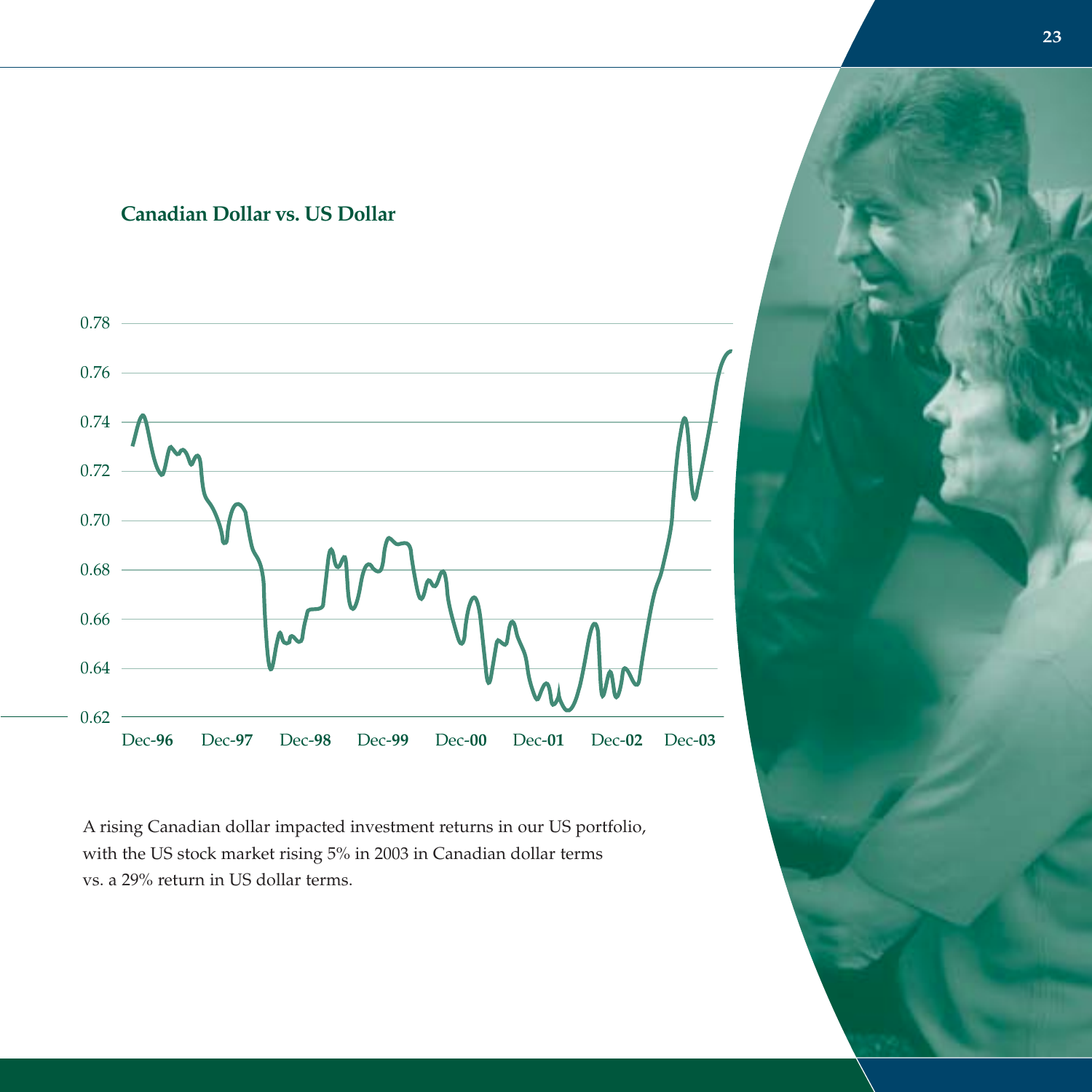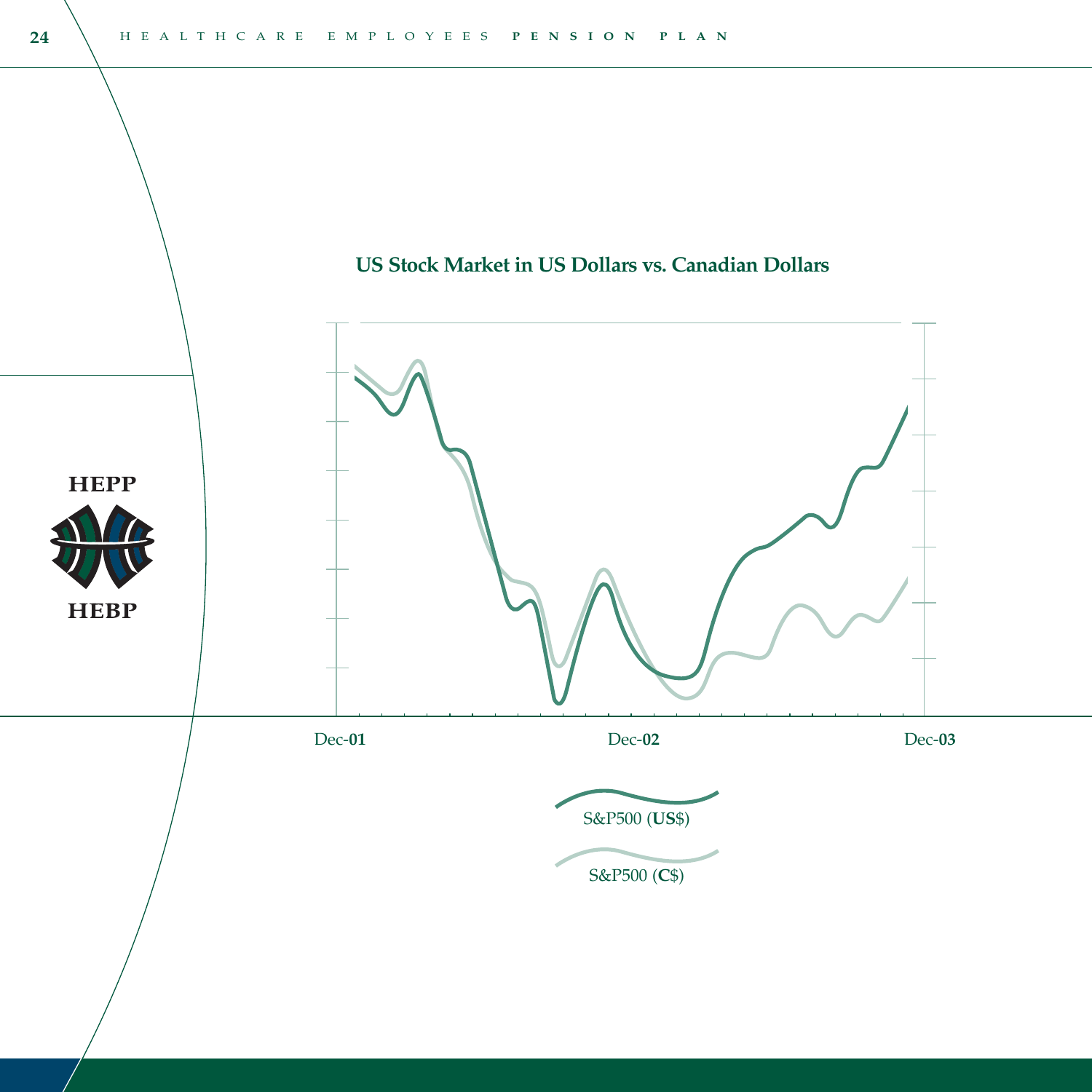Our asset weights at year-end 2003 reflected our favouring the Canadian market over foreign stock markets.

At the end of 2002, we held 30% in Canadian stocks and 30% in foreign stocks. As the chart to the right shows, at the end of 2003, we held 34% in Canadian stocks and 24% in foreign stocks.

Despite the strong showing of returns in 2003, the growth in pension liabilities continued to outpace returns over the past several years. The following chart shows that the impact of the weak stock markets during 2001-2002 is still being felt in the longer term average return.





### **HEPP Investment Returns vs. Pension Liability Growth**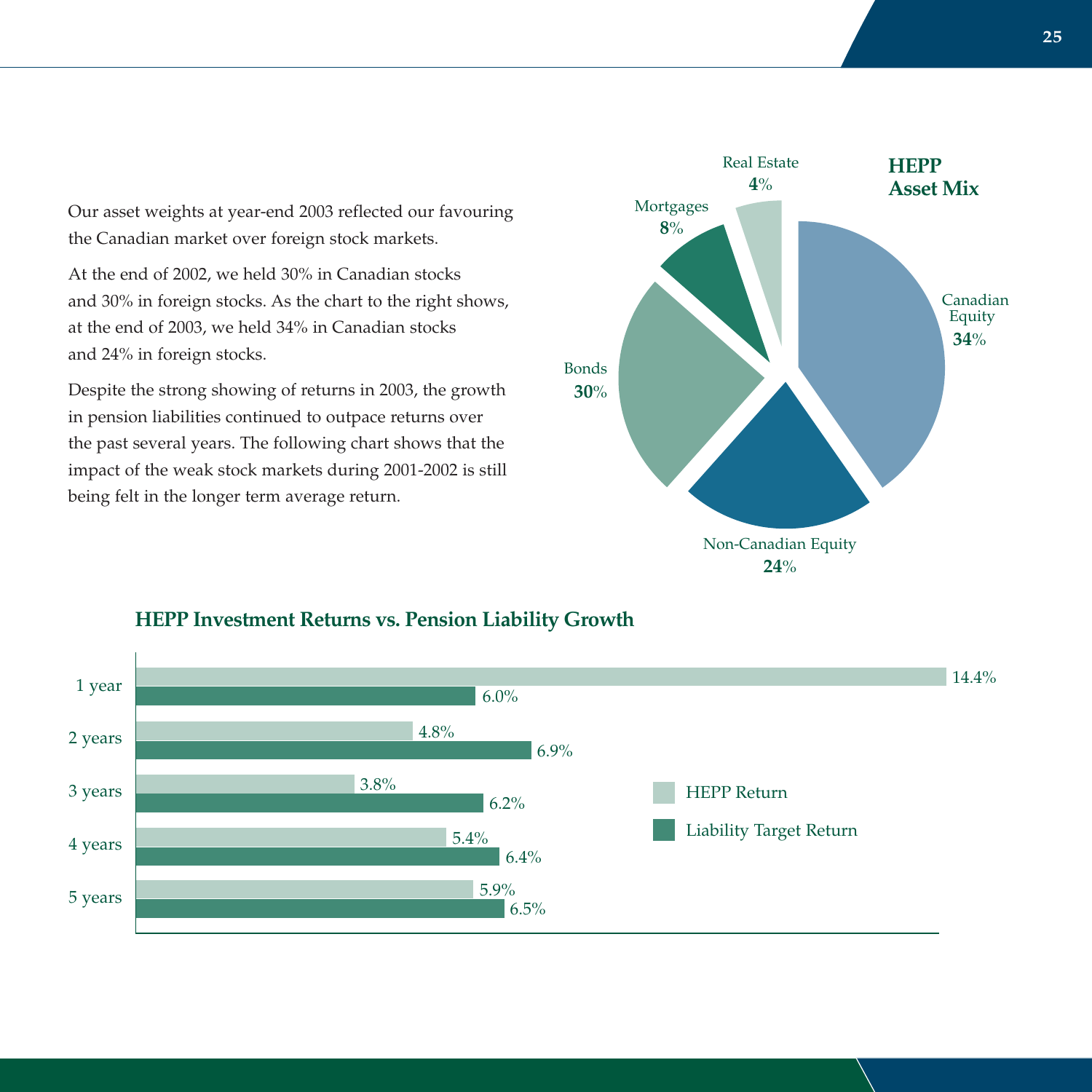We measure the success of our investment program by comparing the actual returns to that of our policy benchmark. As the chart below shows, we have added value to the policy benchmark over the last several years.



#### **HEPP Actual vs. Benchmark Returns**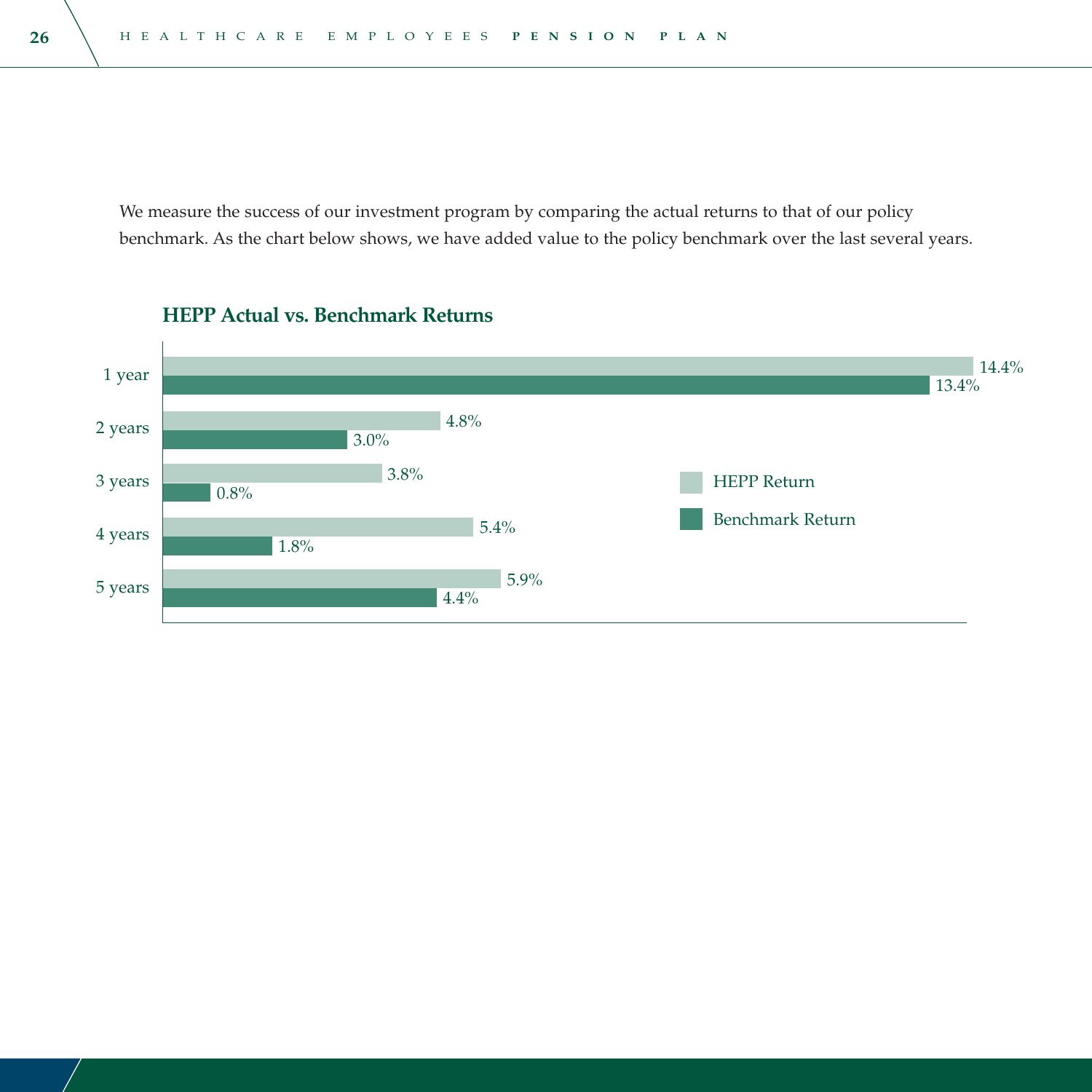<sup>A</sup> number of changes to our investment mix were started in 2003 and will take some time to fully establish. We are increasing our exposure to real estate and the mortgage market with a subsequent reduction in our Canadian bond holdings. We believe that returns in real estate will not only provide a base level higher than that of bonds, but also have the ability to see these returns grow relative to inflation over time. Our shift into mortgages also provides for higher income potential. Additionally, we believe that the environment of continually falling interest rates, which began in 1981, is largely over.

Our mortgage investments are less sensitive to interest rates moving higher and, at the same time, offer a yield advantage over bonds.

We are also reviewing investments in private equity markets. This type of investing involves committing funds for up to 10 years with a return potential that should be higher than that achieved through public markets.

Even though the total return for the Plan improved dramatically during 2003, we are still viewing the outlook over the next several years with caution, believing that returns will not be able to meet those achieved during the 1990's. This has significant implications for the Plan's funding position, which is discussed in the actuarial highlights section.

Komald Chuck

**Ronald Queck,** CFA *Director of Investments*

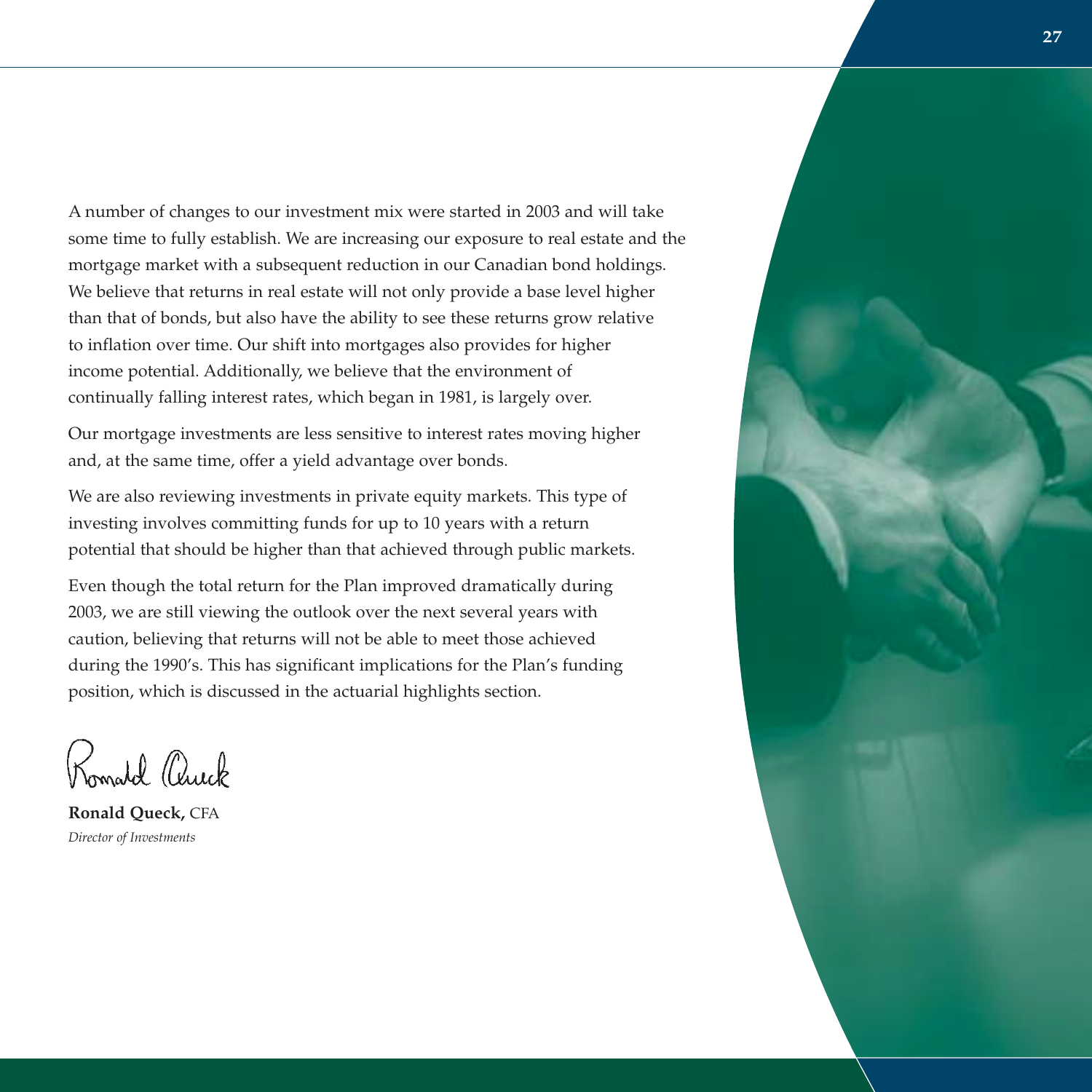# **HEBP CONTENTS**

Introduction 29

> 38 40

- Report from the Chair of the Board 30
- Governance Structure 31
- Management's Responsibility for Financial Reporting 32
- 2003 Highlights 33
- Group Healthcare Plan 33
- Retiree Group Healthcare Plan 35
- Dental Plan 36
	- Group Life Insurance Plan
	- Disability and Rehabilitation Plan



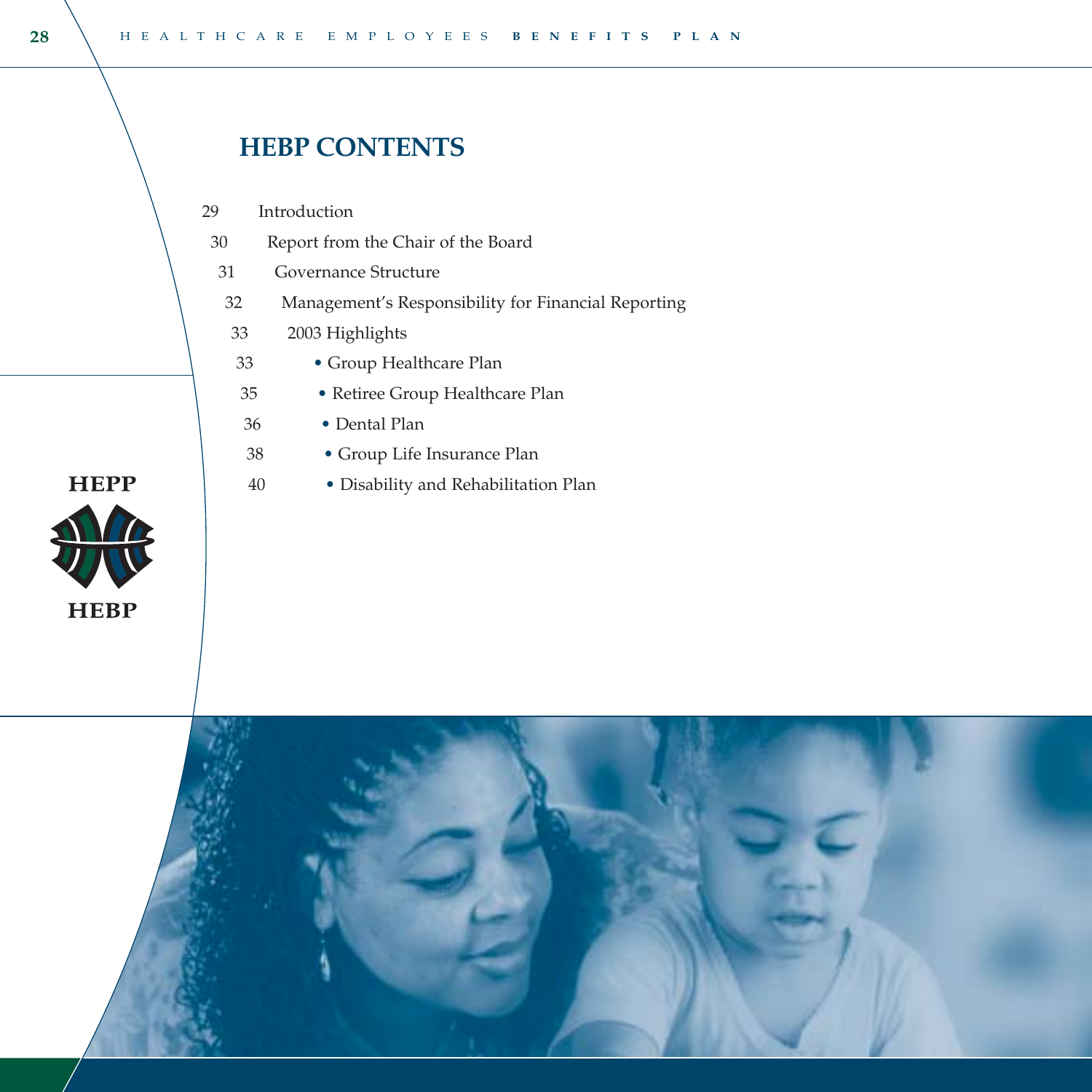# **INTRODUCTION**

The Healthcare Employees Benefits Plan (HEBP) offers Group Healthcare, Dental, Disability & Rehabilitation (D&R), and Life Insurance plans to eligible healthcare employees and their families, throughout Manitoba.

All employers do not necessarily participate in each of the benefit plans offered by HEBP. Employees should check with their employer for coverage clarification.

Additional information on benefits and maximums is available in plan brochures and on the HEBP website at: www.hebp.mb.ca.

# **PLAN MEMBERSHIP**

#### **Active Members**

| Year<br>(As at Dec.31) | Basic | <b>Group Healthcare</b><br>Enhanced | Total  | <b>Dental</b> | Life Insurance | D&R    |
|------------------------|-------|-------------------------------------|--------|---------------|----------------|--------|
| 2003                   | 8,886 | 12,612                              | 21,498 | 19,401        | 29,403         | 27,026 |
| 2002                   | 8.165 | 12.444                              | 20,609 | 19,153        | 28,987         | 26,912 |
| 2001                   | 7.778 | 12.237                              | 20,015 | 17,891        | 28,953         | 23,965 |

#### **Retired Members**

| Year<br>(As at Dec.31) | <b>Healthcare Plan</b><br>(Levels 1 & 1) | <b>Post-Retirement</b><br>Life Insurance |
|------------------------|------------------------------------------|------------------------------------------|
| 2003                   | 3,973                                    | 3,756                                    |
| 2002                   | 3,694                                    | 3,283                                    |
| 2001                   | 3,484                                    | 3,008                                    |

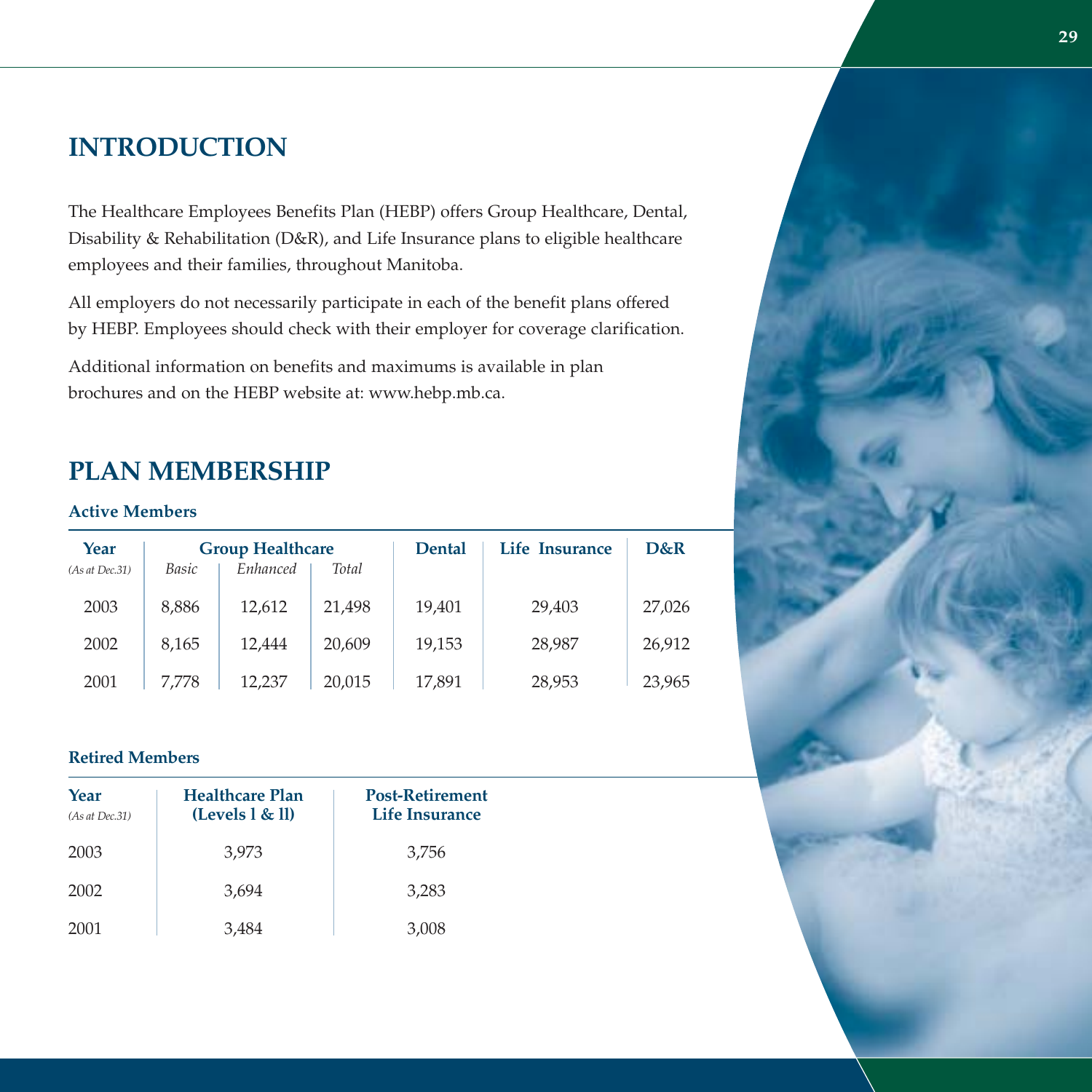# **REPORT FROM THE CHAIR OF THE BOARD**

The year 2003 was eventful for the Healthcare Employees Benefits Plan (HEBP). In 2002 the HEBP Board made a decision to establish an in-house Disability and Rehabilitation Plan, predicated on the belief that a disability plan should focus on rehabilitation to ensure that members could re-enter the workplace as quickly as possible. It was the Board's belief that disabled members needed to be afforded an opportunity to apply for benefits when they became disabled, but at the same time, position themselves to resume their careers at the earliest opportunity.

The Disability and Rehabilitation Plan was established in June 2002 and is developing into a model that the HEBP Board believes will establish a standard for similar plans across the country. Strong emphasis has been placed on early application, rehabilitation and accommodation in the workplace. It is too early to say whether the plan has accomplished its objectives to the satisfaction of members, but early indications are encouraging.

The Board received important feedback from members regarding changes to the extended and basic healthcare plans made during 2003. Generally, the sentiment expressed was concern about a reduction in benefits while premium rates were increasing. Many expressed a preference for greater increases in premium levels rather than a reduction of benefits. This feedback will be considered when the next strategic planning sessions of the HEBP Board are held in the fall of 2004.

I would like to take this opportunity to thank the staff and management of HEBP and staff of facilities for their commitment to our members.

Sincerely,

**Bob Romphf**, *Chair, Healthcare Employees Benefits Plan*

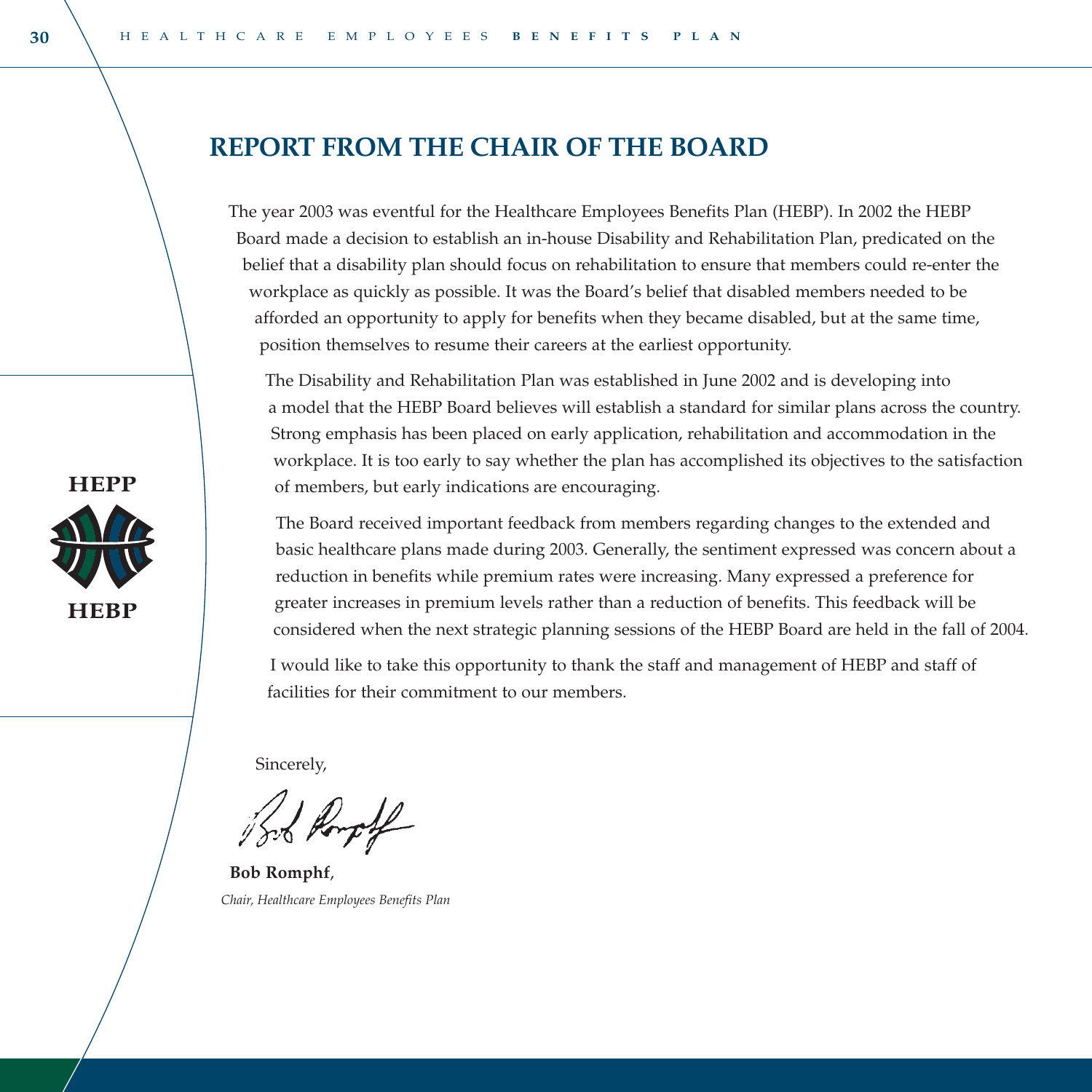# **GOVERNANCE STRUCTURE**

#### **Board of Trustees**

HEBP is governed by an independent, 10 member Board of Trustees, equally representing both unions and employers:

- Five trustees are appointed by participating employers.
- Five trustees are appointed by healthcare-related unions in Manitoba.

Board members and their affiliations are listed on page 44.

### **Management and Staff**

HEBP management and staff provide administrative and member services for both the Healthcare Employees Benefits Plan (HEBP) and the Healthcare Employees Pension Plan (HEPP).

### **Service Providers**

HEBP works in partnership with Manitoba Blue Cross, Manulife Financial and The Great-West Life Assurance Company to deliver benefits to members.

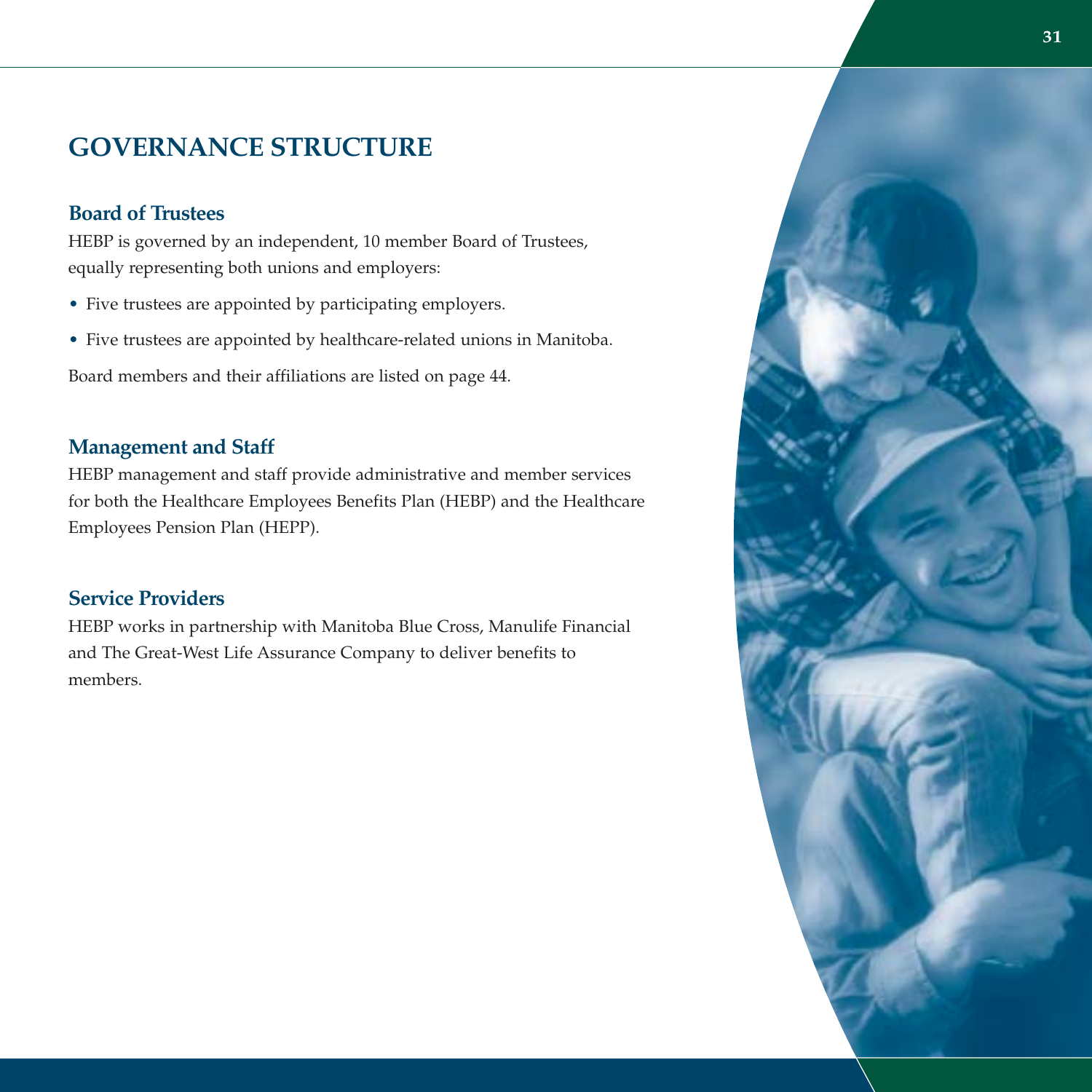# **MANAGEMENT'S RESPONSIBILITY FOR FINANCIAL REPORTING**

The financial statements of all the benefits plans have been prepared by management and approved by the Board of Trustees. Management is responsible for the contents of the financial information within the annual report.

The financial statements have been prepared in accordance with generally accepted accounting principles and, of necessity, include some amounts that are based on estimates and judgments. Financial information presented in the 2003 annual report that relates to the operations and financial position of HEBP is consistent with that in the financial statements. Systems of internal control and supporting procedures are maintained to provide assurance that transactions are authorized, assets are safeguarded and proper records are maintained.

The Audit Committee assists the Board of Trustees in discharging its responsibilities of approving the financial statements and overseeing management's performance of its financial reporting responsibilities. Prior to recommending approval of the audited financial statements, the Audit Committee reviews the financial statements, the adequacy of internal controls and the audit and financial reporting process with both management and the external auditors.

KPMG LLP, the external auditors appointed by the Board of Trustees, have conducted an independent examination of the financial statements in accordance with generally accepted auditing standards, performing such tests and other procedures as they consider necessary to express an opinion in their Auditors' Report. The external auditors have unrestricted access to management and the Audit Committee to discuss any findings related to the integrity of the Plan's financial reporting and adequacy of the internal control systems.

9. MCDaugus

**John McLaughlin Rohini Halli,** CA *Executive Director Director of Finance*

Kar Stell.

**HEPP** 

**HEBP**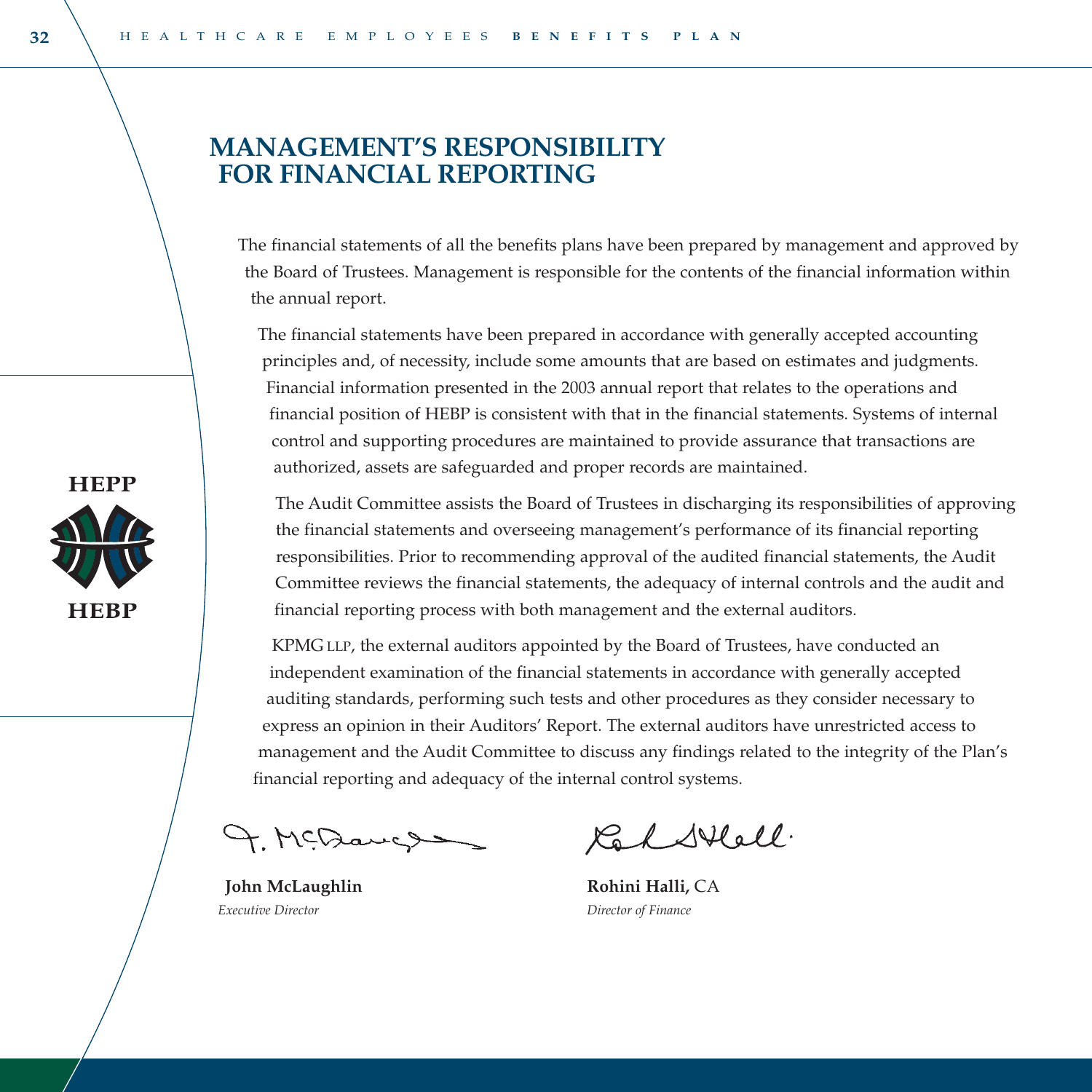# **2003 HIGHLIGHTS**

### **Group Healthcare Plan**

### **Benefit Coverage for Active Employees**

There are two coverage levels under the Group Healthcare Plan providing for many healthcare-related expenses.

**Basic coverage** covers ambulance service, semi-private hospital rooms, travel healthcare insurance, cardiac rehabilitation, prosthetics, rental or purchase of medical equipment, prescription drugs, private duty nursing, athletic therapy and services by the following paramedical practitioners:

- Chiropodist
- Certified Foot Care Nurse
- Clinical Psychologist
- Physiotherapist /Occupational Therapist
- Registered Dietician

**Enhanced coverage** provides the above benefits with higher maximums for paramedical practitioners, prescription drugs and private duty nursing, and offers vision care, specialist referral benefits, assisted care benefits, tutorial services, hearing aids and orthotics. In addition to the paramedical services covered under Basic coverage, Enhanced coverage offers services by the following paramedical practitioners:

- Acupuncturist
- Audiologist
- Chiropractor
- Licensed Massage Therapist
- Naturopath
- Osteopath
- Speech Therapist

### **2003 Group Healthcare Plan Experience**

Rate increases were implemented on June 1, 2003 to Basic and Enhanced Group Healthcare premiums to offset continued increases in utilization.

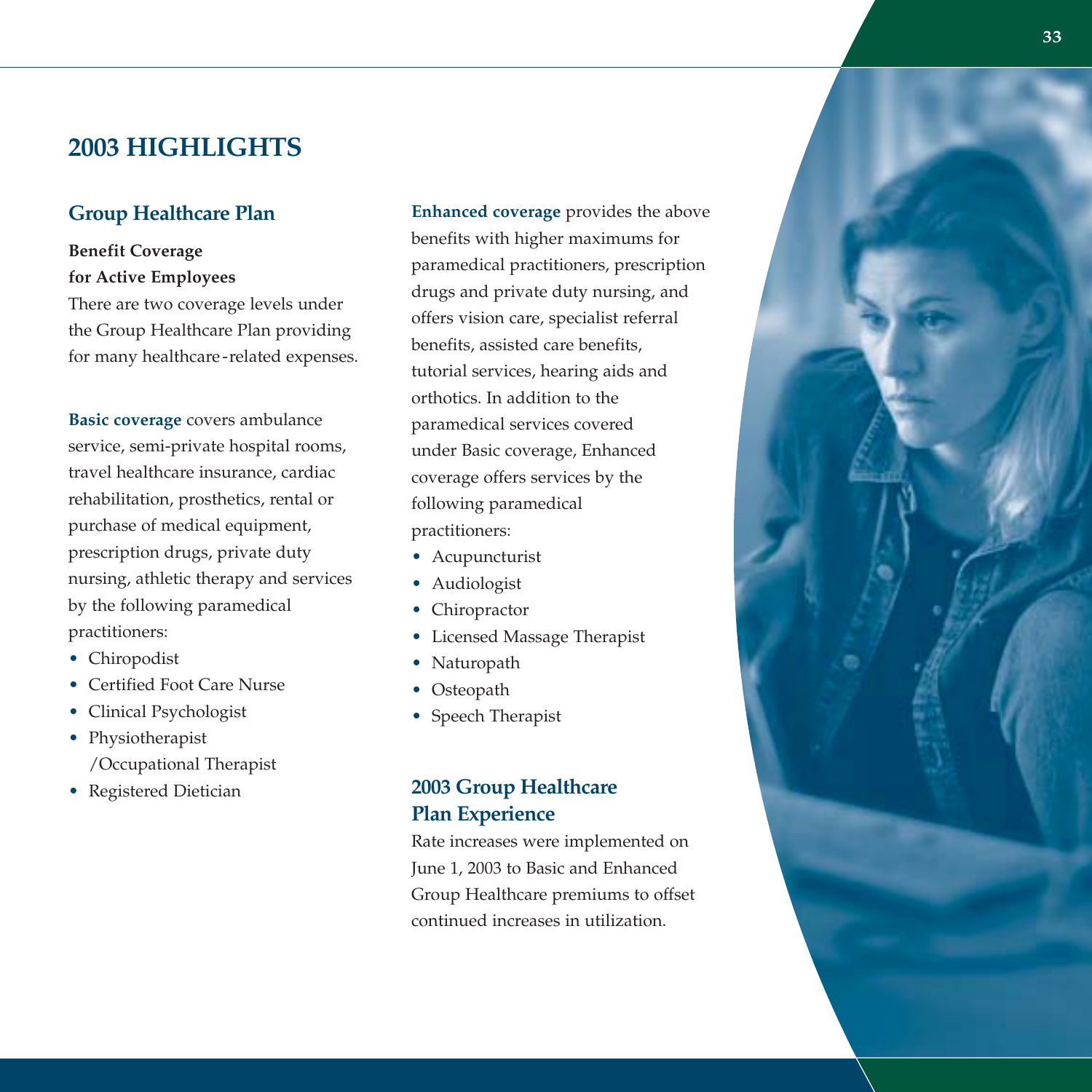

### **Basic Group Healthcare Plan Comparison of Paid Claims**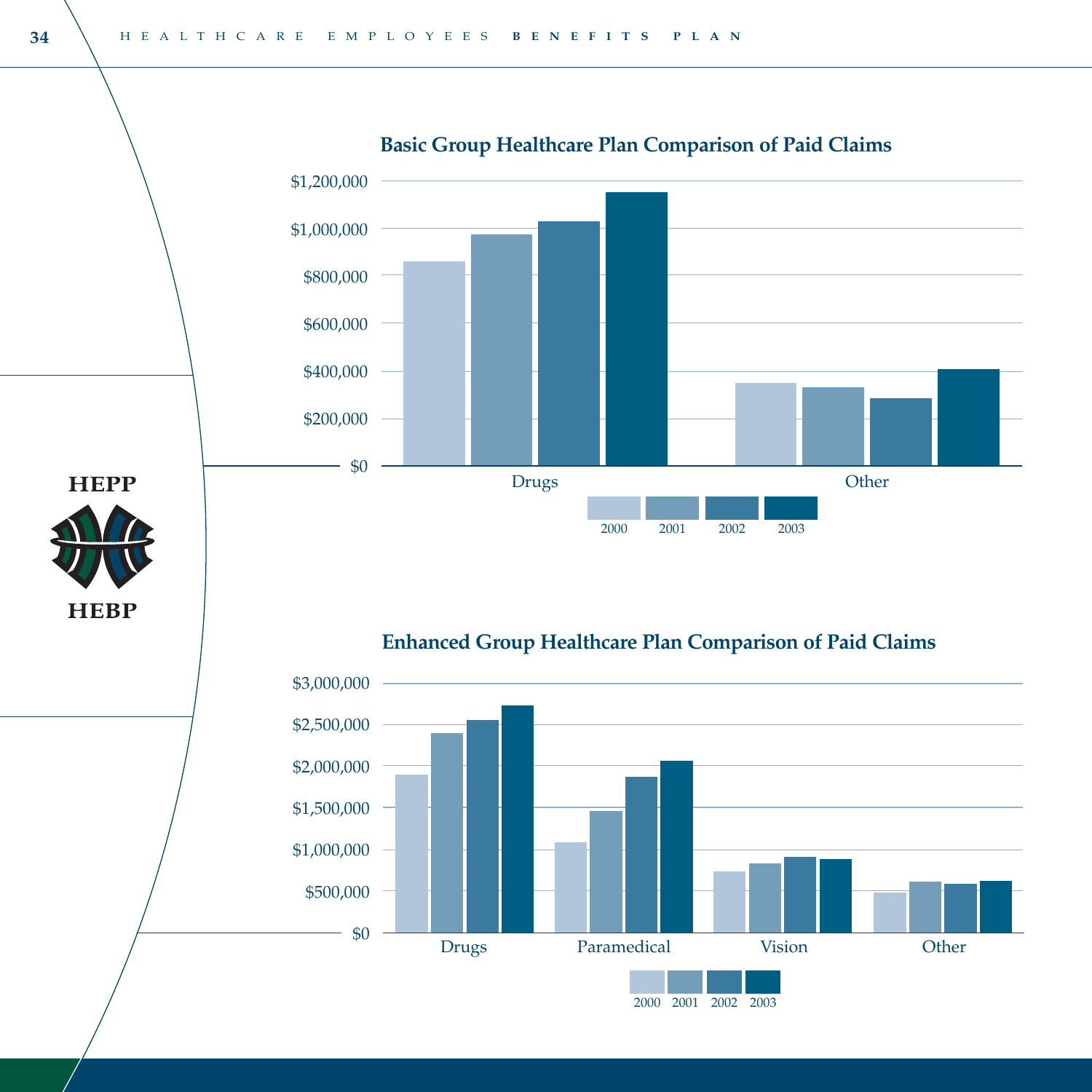### **Retiree Group Healthcare Plan**

#### **Benefit Coverage for Retired Members**

There are two coverage levels under the Retiree Group Healthcare Plan providing for many healthcare-related expenses. Level I covers ambulance service and semi-private hospital rooms. Level II covers the above benefits and offers private duty nursing, travel healthcare insurance, prescription drug coverage, cardiac rehabilitation, physiotherapy/occupational therapy, prosthetics, rental or purchase of medical equipment and services by the following paramedical practitioners:

- 
- Clinical Psychologist Licensed Massage Therapist Naturopath Osteopath
- Registered Dietician Speech Therapist Podiatrist
- 
- Athletic Therapist Audiologist Certified Foot Care Nurse Chiropractor
	-
	-

### **2003 Retiree Group Healthcare Plan Experience**

Though the total of claims paid under the Retiree Group Healthcare Plan continued to increase in 2003, premiums remained unchanged.



# **Retiree Group Healthcare Plan Comparison of Paid Claims**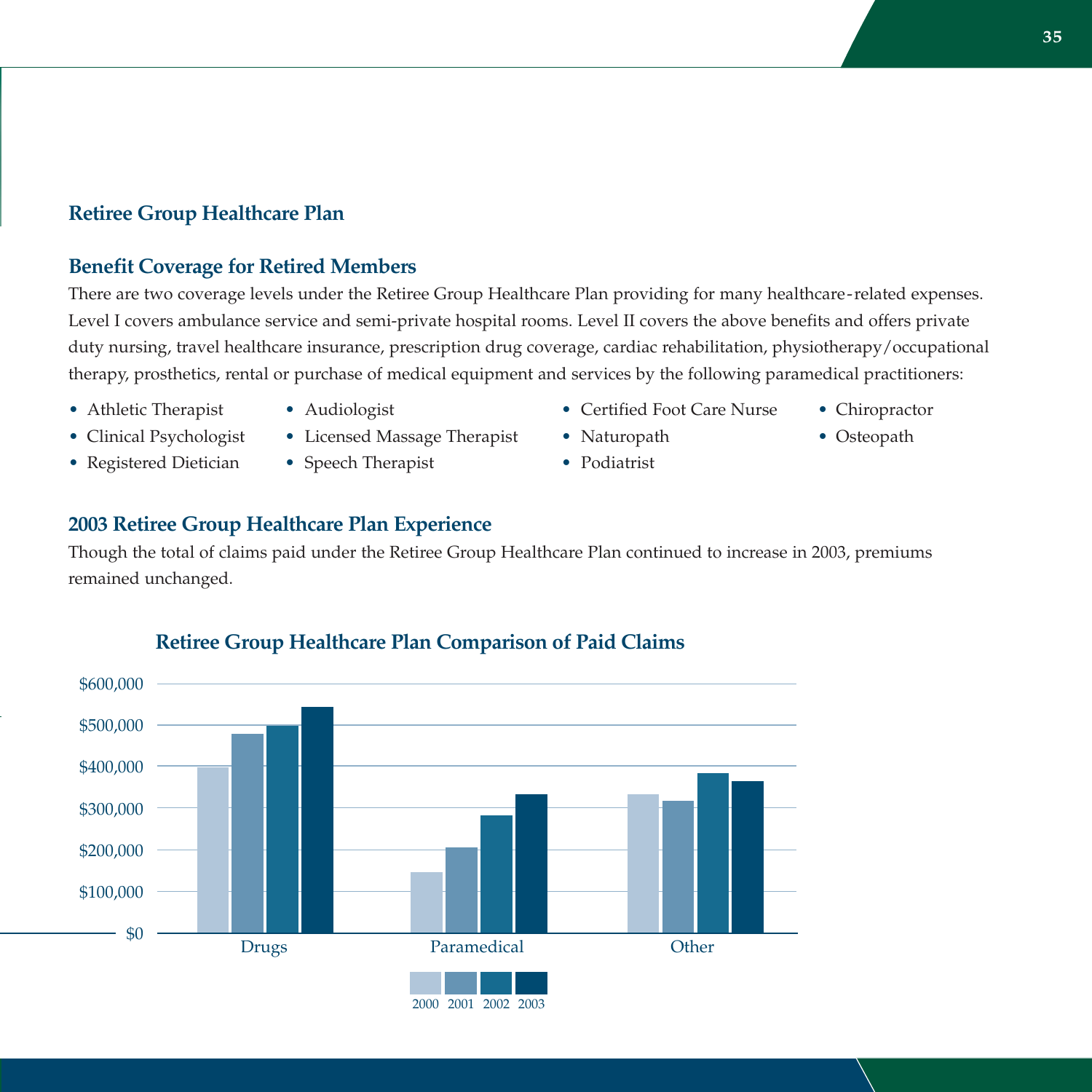### **Dental Plan**

### **Benefit Coverage for Active Employees**

The Dental Plan covers 100% of eligible charges for basic dental treatment, 50% of eligible charges for major dental treatment and 50% of eligible charges for orthodontic treatment for dependent children under age 18. Members and eligible family members may claim up to \$1000 per person each calendar year.

### **2003 Dental Plan Experience**

<sup>A</sup> rate increase was implemented effective June 1, 2003, to offset the Manitoba Dental Fee Guide adjustment and the increase in claims paid.



#### **Dental Plan Comparison of Paid Claims**

**HEPP** 

**HEBP**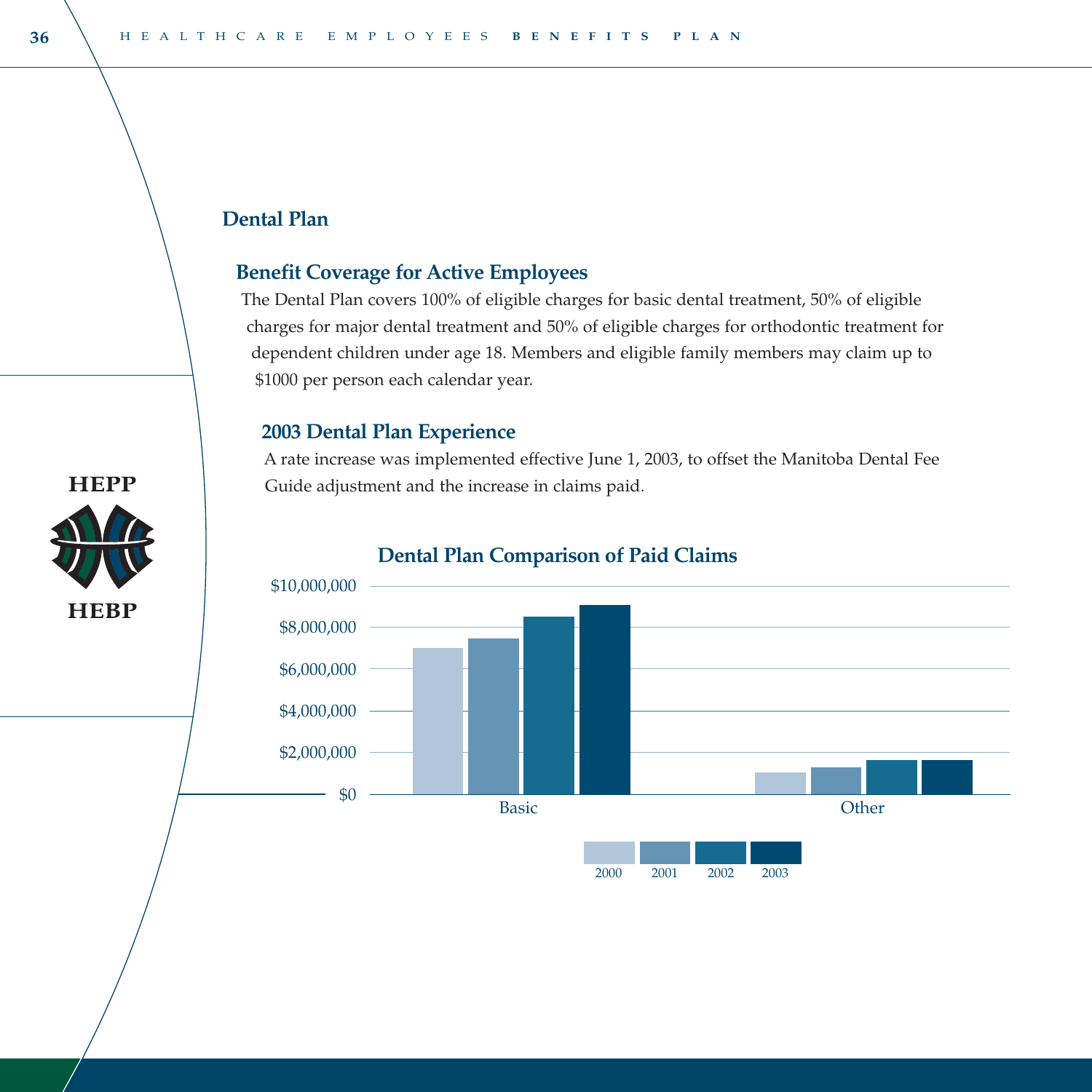### **Dental and Group Healthcare Plan Financial Summary**

|                                                    | 2003              | 2002                |  |
|----------------------------------------------------|-------------------|---------------------|--|
| Increase                                           |                   |                     |  |
| Premiums                                           | 21,858,208<br>\$  | \$<br>19,978,019    |  |
| Investment income                                  | 88,428            | 91,305              |  |
|                                                    | 21,946,636        | 20,069,324          |  |
| Decrease                                           |                   |                     |  |
| Claims incurred                                    | 20,066,869        | 18,794,119          |  |
| Payments to travel plan                            | 521,269           | 506,960             |  |
| Plan administration expenses - HEBP                | 123,324           | 140,750             |  |
| Plan administration expenses - Manitoba Blue Cross | 1,260,042         | 1,260,342           |  |
| Interest charges – Manitoba Blue Cross             | 53,188            | 37,595              |  |
|                                                    | 22,024,692        | 20,739,766          |  |
| Net decrease before undernoted                     | (78,056)          | (670, 442)          |  |
| Appropriations to reserves                         | 15,567            | (30,273)            |  |
| Net decrease                                       | (62, 489)         | (700, 715)          |  |
| Fund balances, January 1                           | (1, 195, 137)     | (494, 422)          |  |
| Fund balances, December 31                         | \$<br>(1,257,626) | \$<br>(1, 195, 137) |  |

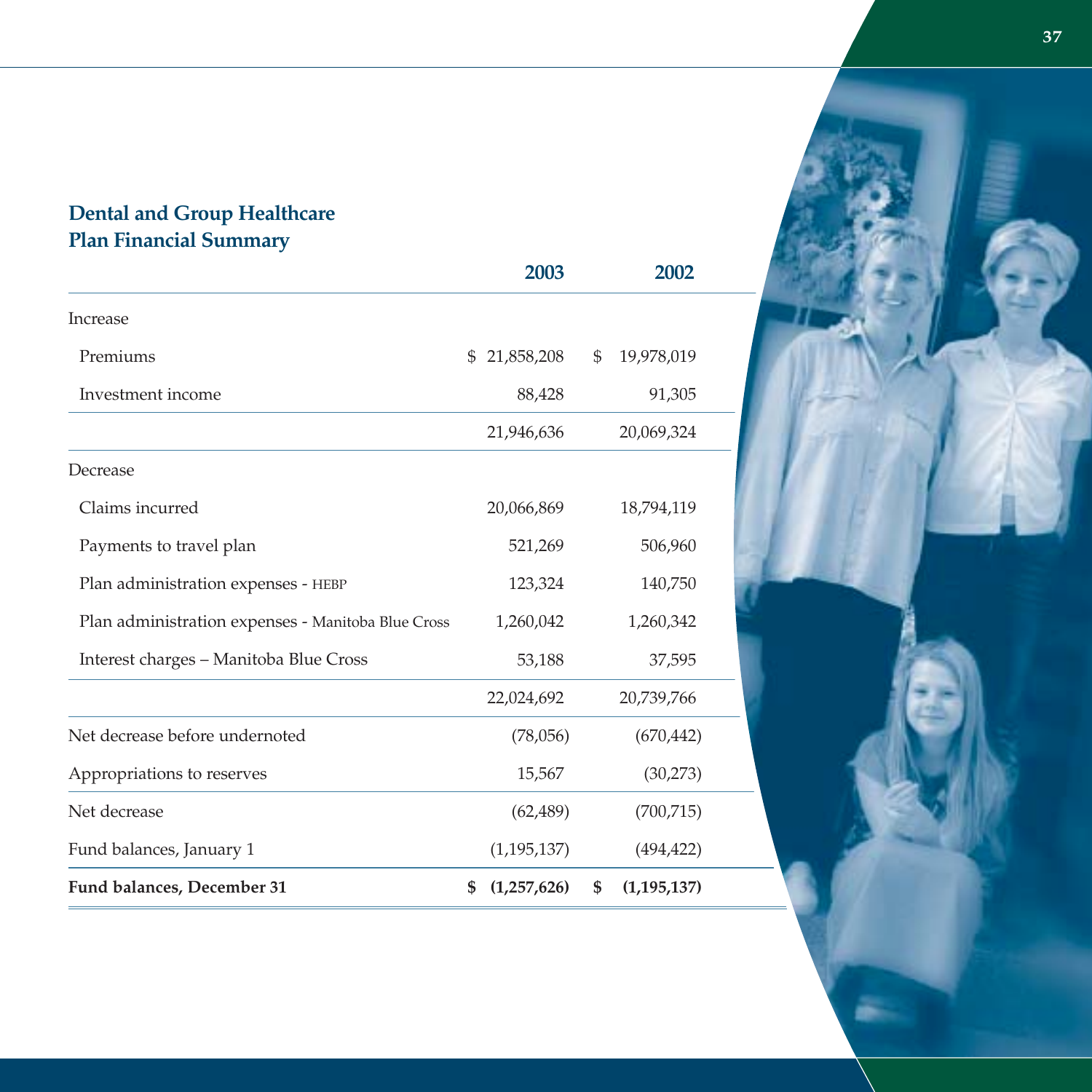#### **Group Life Insurance Plan**

#### **Benefit Coverage for Active Employees**

The Group Life Insurance Plan offers members the flexibility to choose the amount of coverage needed to re-establish income if a loss of life occurs.

Members are automatically insured for Basic Life Insurance equal to their gross basic annual earnings, and may choose additional coverage for themselves and family members. They are also automatically insured for Basic Accidental Death & Dismemberment (AD&D) Insurance equal to their total Basic and Optional Life Insurance coverage, and may choose additional AD&D insurance.

#### **Benefit Coverage for Retired Members**

At retirement, Optional Post Retirement Insurance is available. Members may choose from zero to four units. On retirement, the maximum number of units cannot exceed the maximum number of units the member had while actively at work. Each unit is equal to \$7,000 of insurance before the age of 60, and at age 60 reduces by \$1,000 per unit every five years. Coverage and premiums stop at age 90.

#### **2003 Group Life Insurance Plan Experience**

Paid claims under the Group Life Plan decreased in 2003.



#### **Group Life Insurance Plan Comparison of Paid Claims**

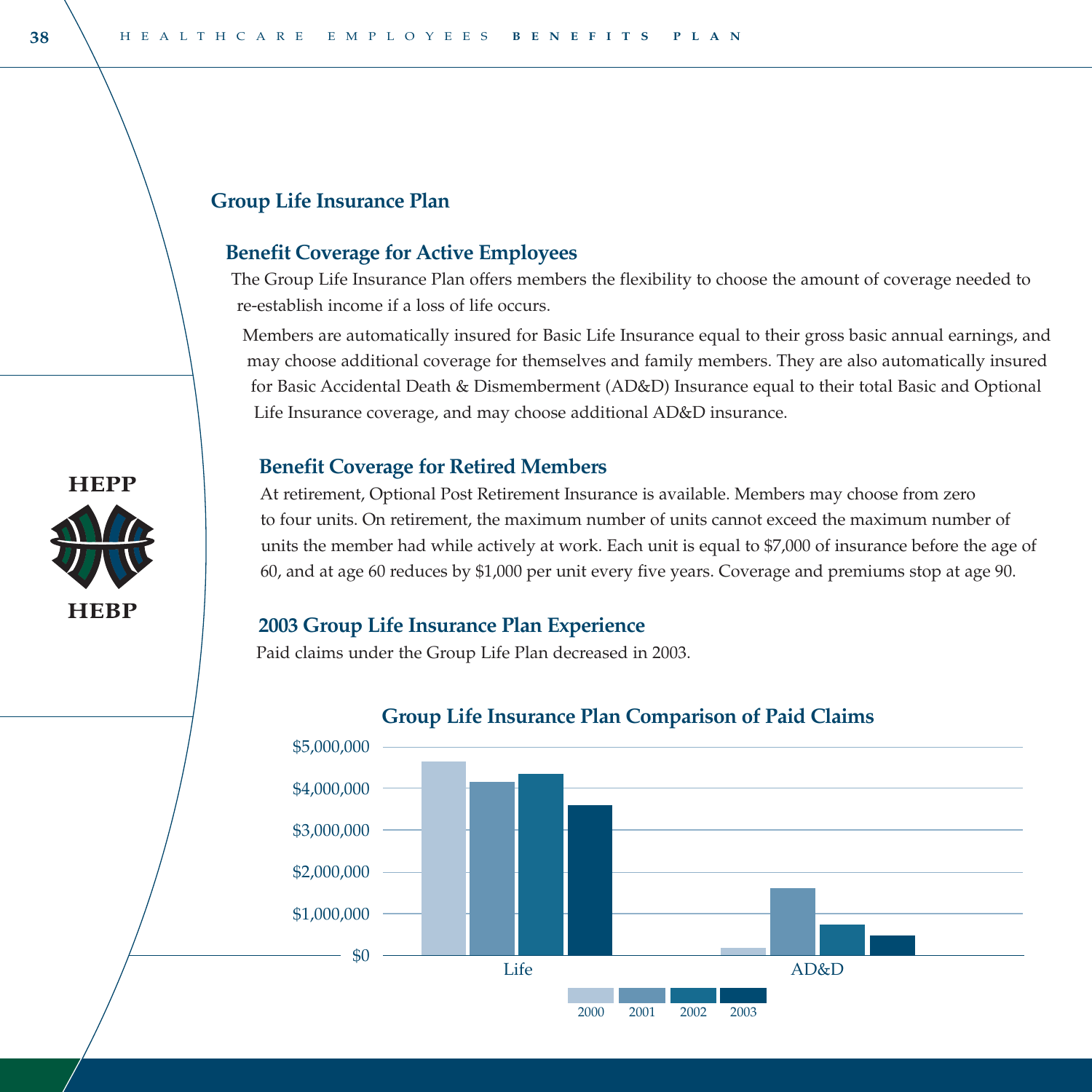### **Group Life Insurance Plan Financial Summary**

|                                                | 2003             | 2002            |
|------------------------------------------------|------------------|-----------------|
| Increase                                       |                  |                 |
| Premiums                                       | \$<br>6,490,437  | 6,133,220       |
| Investment income                              | 3,077,252        |                 |
|                                                | 9,567,689        | 6,133,220       |
| Decrease                                       |                  |                 |
| Claims incurred                                | 3,970,246        | 5,201,269       |
| Plan administration expenses - HEBP            | 306,542          | 332,427         |
| Plan administration expenses - Great-West Life | 410,600          | 414,131         |
| Investment loss                                |                  | 1,159,077       |
|                                                | 4,687,388        | 7,106,904       |
| Net increase (decrease) before undernoted      | 4,880,301        | (973, 684)      |
| Transfers to internally restricted funds       | (400,000)        | (200,000)       |
| Appropriations to Disabled Life waiver reserve | (100,000)        | (400,000)       |
| Net increase (decrease)                        | 4,380,301        | (1,573,684)     |
| Fund balances - unrestricted, January 1        | 9,197,075        | 10,770,759      |
| Fund balances - unrestricted, December 31      | \$<br>13,577,376 | \$<br>9,197,075 |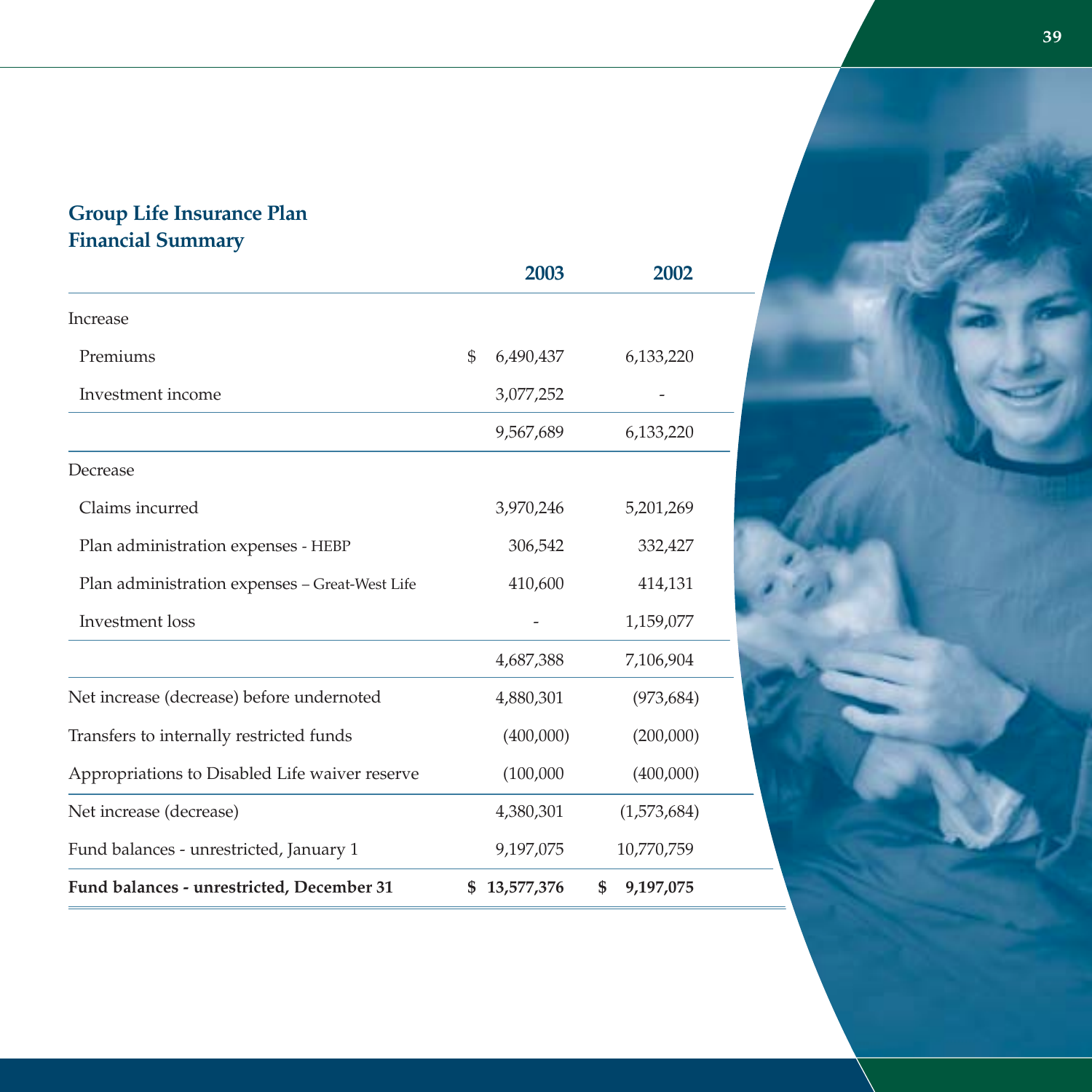#### **Disability and Rehabilitation Plan**

#### **Benefit Coverage for Active Employees**

The Disability and Rehabilitation (D&R) Plan provides members with income should they be unable to work because of an illness or injury, and approved in-house rehabilitation support.

#### **Changes to Contribution Rates, Benefits and Own Occupation Period**

The following changes were implemented effective April 1, 2003:

- Contribution rates increased from 2.0% to 2.3%.
- *This was the first rate increase since 1988, and has been assumed by employers.*
- Benefit calculation reduced to 60% from 66  $\frac{2}{3}$ % of pre-disability gross basic monthly earnings for claimants with a date of disability on or after April 1, 2003.

• Reduced the "own occupation period" for members with a date of disability on or after April 1, 2003 to include the 119-day elimination period and the following 20 months (decreased from 24 months).

*- To qualify for D&R benefits, a member must be unable to work due to a disability for at least 119 calendar days from the date of disability. This is called the elimination period. The member must also meet the definition of disability defined by the Plan Text and must be unable to perform a substantial or essential part of the regular duties of their job due to a medical condition as certified by a medical doctor during the "own occupation period".* 

• For members with a date of disability on or after April 1, 2003, who are eligible for an unreduced pension, monthly disability benefits are reduced by the retirement benefits received from the Healthcare Employees Pension Plan (HEPP).

- *This offset will be applied only after the period of disability exceeds 24 months (119-day waiting period plus 20 months).*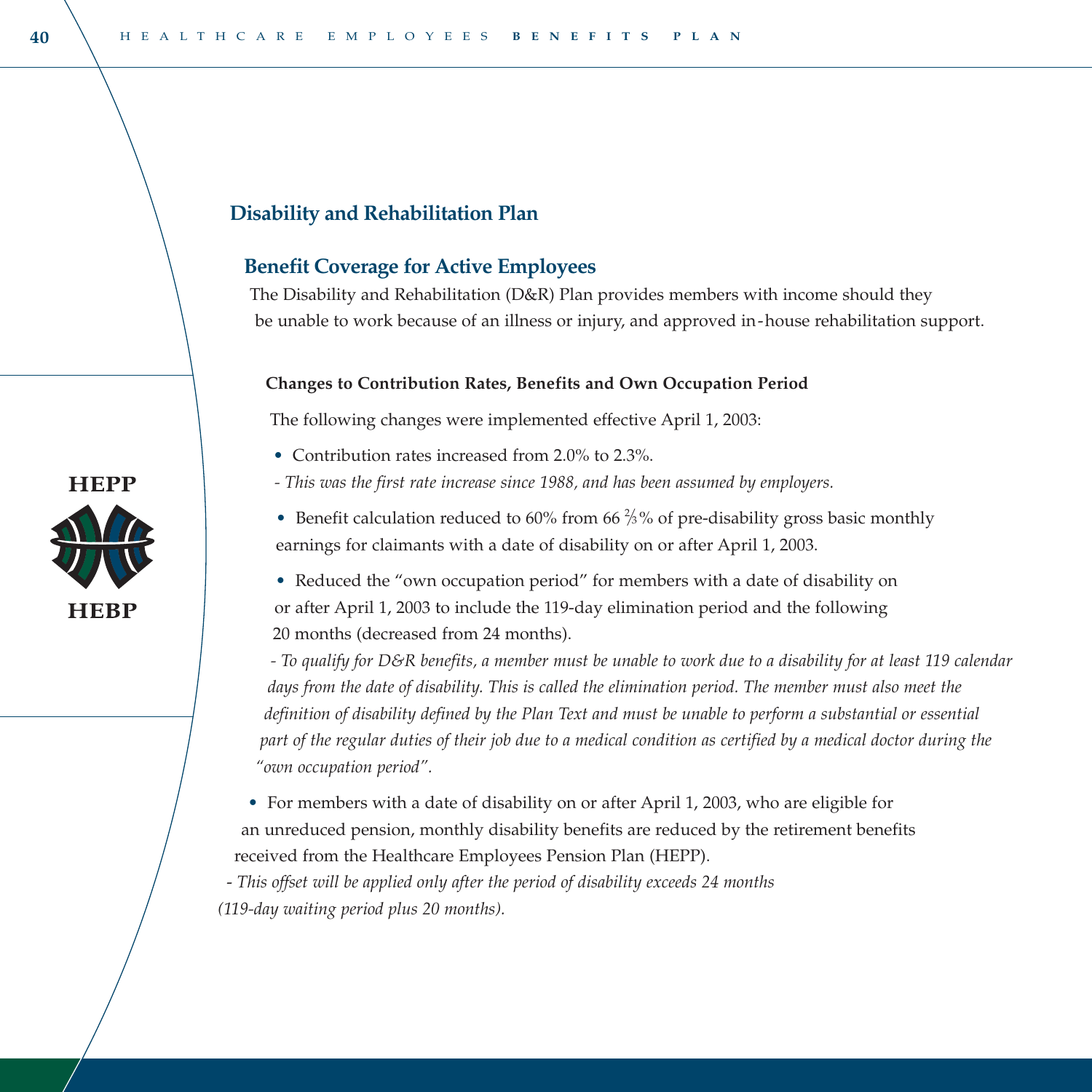### **2003 Disability & Rehabilitation Plan Experience**



*Insured claims paid by Manulife Financial after June 1, 2002 have been included for comparative purposes only.*

**Number of Paid Claims**

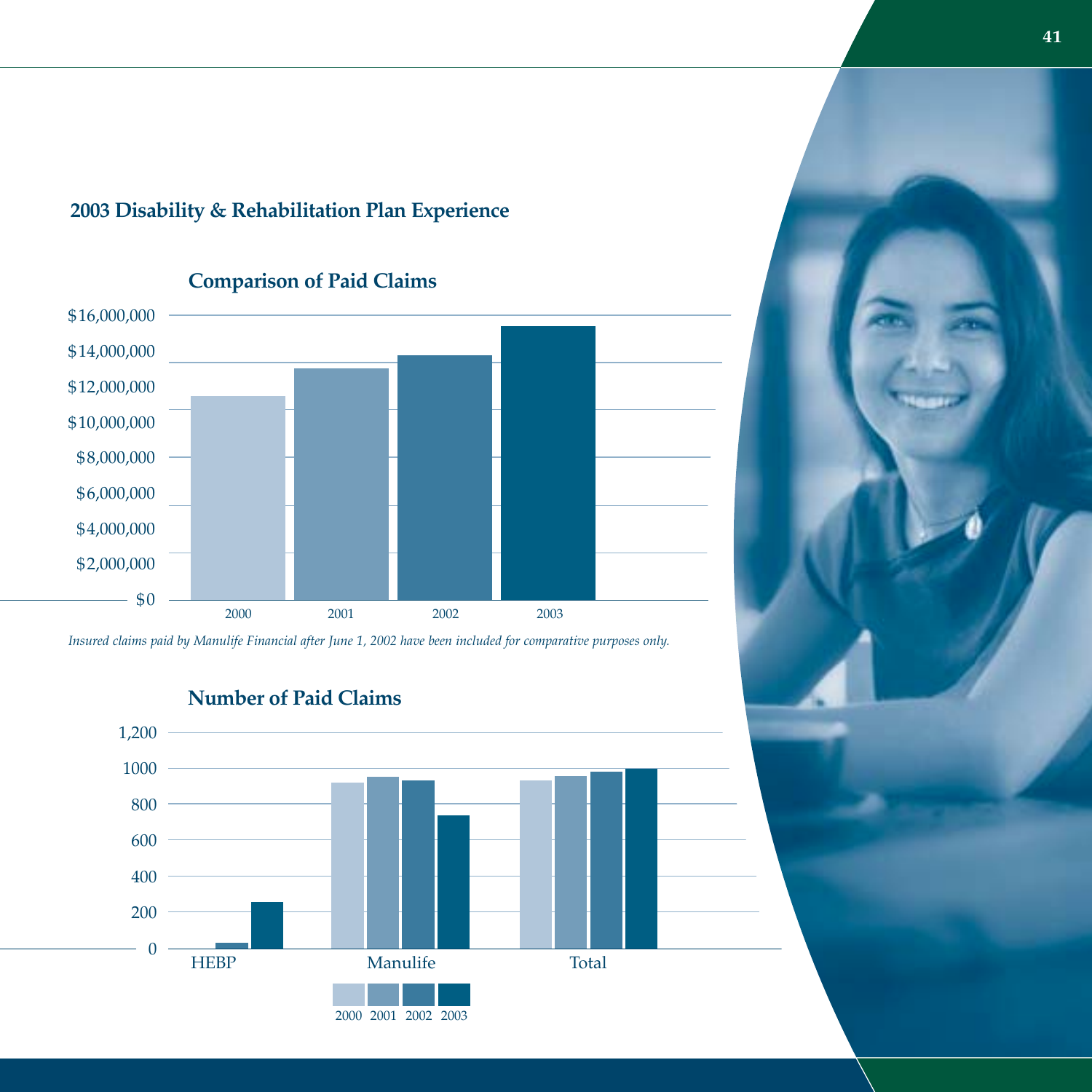# **Disability and Rehabilitation Plan Financial Summary**

|                                           | 2003              | 2002              |  |
|-------------------------------------------|-------------------|-------------------|--|
| Increase                                  |                   |                   |  |
| Premiums                                  | 20,305,350<br>\$. | 17,256,171<br>\$  |  |
| Investment income                         | 2,942,617         | 3,364,901         |  |
|                                           | 23, 247, 967      | 20,621,072        |  |
| Decrease                                  |                   |                   |  |
| Claims incurred                           | 9,282,283         | 9,917,774         |  |
| Plan administration expenses - HEBP       | 2,306,132         | 1,438,367         |  |
| Plan administration expenses - Manulife   | 223,904           | 892,265           |  |
|                                           | 11,812,319        | 12,248,406        |  |
| Net increase before undernoted            | 11,435,648        | 8,372,666         |  |
| Gain on assumption of deficit by Manulife |                   | 2,319,993         |  |
| Appropriations to reserves                | (6,364,226)       | (19, 418, 533)    |  |
| Net increase (decrease)                   | 5,071,422         | (8,725,874)       |  |
| Fund balances, January 1                  | (8,961,855)       | (235,981)         |  |
| Fund balances, December 31                | (3,890,433)<br>S  | \$<br>(8,961,855) |  |



**HEPP** 

**HEBP**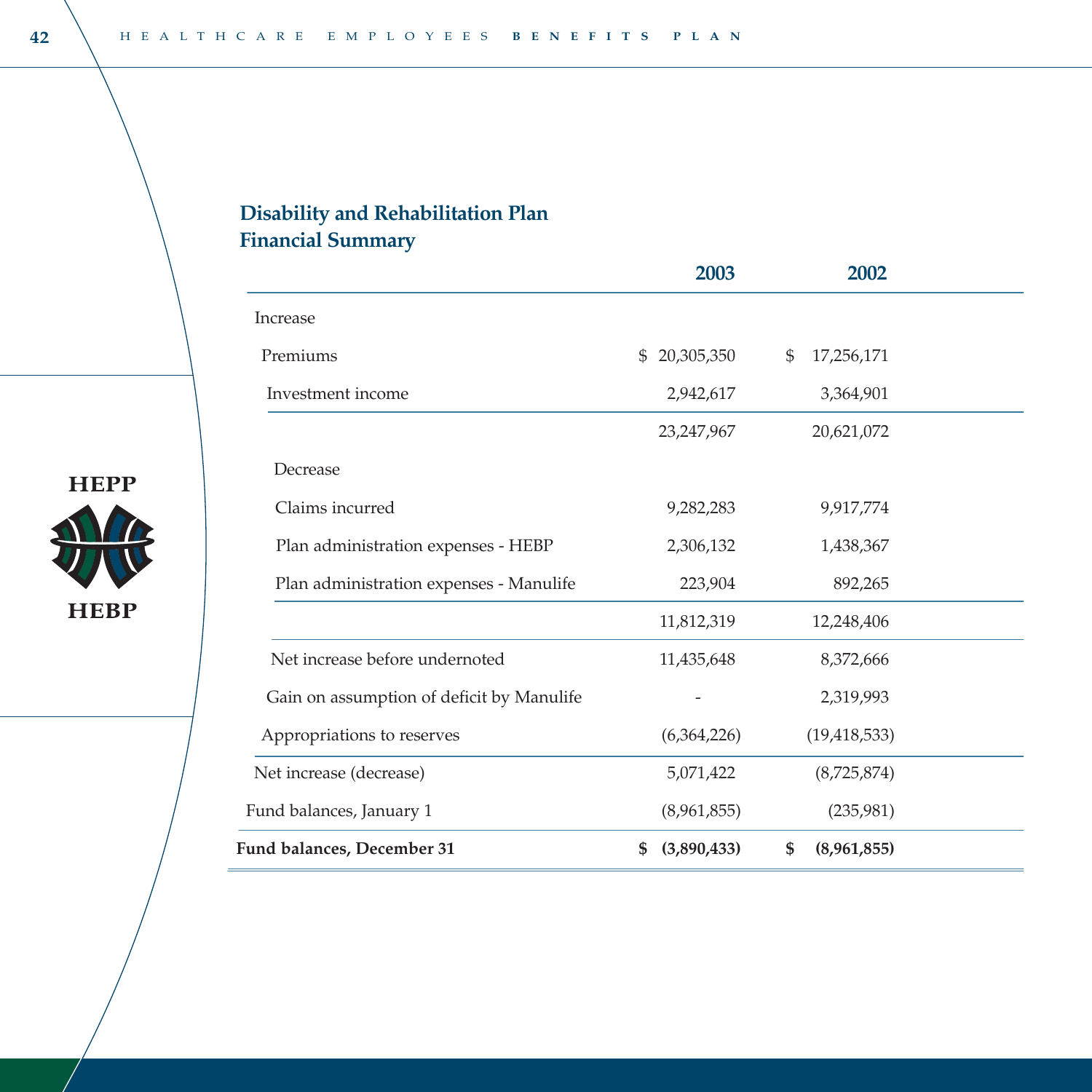### **2003 DIRECTORY**

#### **HEPP Board of Trustees**

#### *Union Representatives*

**Ray Erb** *Manitoba Government and General Employees Union*

**Doug Laurie** *Manitoba Council of Health Care Unions* 

**Bob Malazdrewich\*\*** *Canadian Union of Public Employees*

**Bob Romphf** *Manitoba Nurses Union*

**Ken Swan** *Manitoba Association of Health Care Professionals*

**Robert Ziegler** *United Food & Commercial Workers Union Local 832*

#### *Employer Representatives*

**Gary McIntosh\*** *Brandon Regional Health Authority*

**Gloria O'Rourke** *Winnipeg Regional Health Authority* 

**Marilyn Robinson** *Fred Douglas Lodge*

**Penny Sorensen** *Assiniboine Regional Health Authority*

**Ray Spokes** *St. Boniface General Hospital*

**Darcy Strutinsky** *Winnipeg Regional Health Authority* 

**\*** *Chair* **\*\*** *Vice-Chair*

#### **HEPP Investment Committee**

**Alan Brownridge** *Retired Investment Executive*

**Bob Darling** *Retired Investment Executive*

**Ray Erb\*** *Manitoba Government and General Employees Union*

**Bob Malazdrewich** *Canadian Union of Public Employees*

**Michael Nesbitt\*\*** *Montrose Mortgage Corp.*

**Bob Romphf** *Manitoba Nurses Union*

**Ray Spokes** *St. Boniface General Hospital*

**Darcy Strutinsky** *Winnipeg Regional Health Authority*

**\*** *Chair* **\*\*** *Vice-Chair*

#### **HEPP Governance Committee**

**Bob Malazdrewich** *Canadian Union of Public Employees*

**Gary McIntosh** *Brandon Regional Health Authority*

**Gloria O'Rourke** *Winnipeg Regional Health Authority*

**Robert Ziegler** *United Food & Commercial Workers Union Local 832*

#### **HEPP Audit Committee**

**Bob Malazdrewich\*\*\*** *Canadian Union of Public Employees*

**Gary McIntosh\*\*** *Brandon Regional Health Authority* 

**Marilyn Robinson** *Fred Douglas Lodge* 

**Bob Romphf** *Manitoba Nurses Union*

**Ken Swan** *Manitoba Association of Health Care Professionals* 

**Gordon Webster, FCA\*** *The Faneuil Group*

**Penny Sorensen** *Assiniboine Regional Health Authority*

**\*** *Chair* **\*\*** *Ex-officio member, Chair of HEPP Board* **\*\*\*** *Ex-officio member, Vice-Chair of HEPP Board*

#### **HEPP Consultants**

Custodian *– CIBC Mellon Global Securities Services Company* Legal Counsel *– Koskie Minsky* Auditor *– KPMG LLP* Actuary *– Towers Perrin*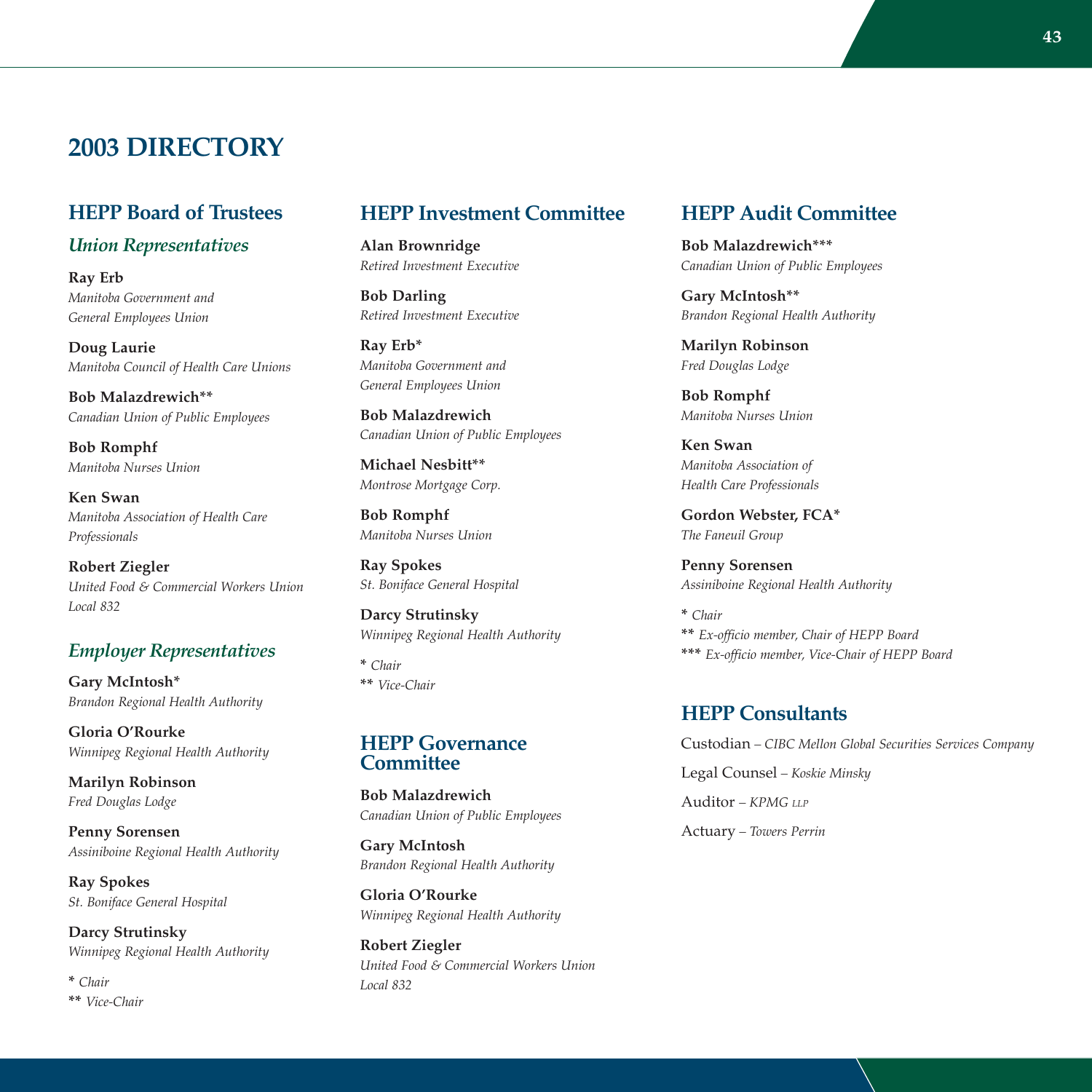#### **HEBP Board of Trustees**

#### *Union Representatives*

**Ray Erb** *Manitoba Government and General Employees Union*

**Doug Laurie** *International Union of Operating Engineers*

**Bob Romphf\*** *Manitoba Nurses Union*

**Lorraine Sigurdson** *Canadian Union of Public Employees*

**Ken Swan** *Manitoba Association of Health Care Professionals*

#### *Employer Representatives*

**Jean-Paul Gobeil** *Winnipeg Regional Health Authority*

**Mark Neskar\*\*** *Seven Oaks General Hospital*

**Gloria O'Rourke** *Winnipeg Regional Health Authority*

**Frank Ryplanski**  *Regional Health Authorities of Manitoba*

**Penny Sorensen** *Assiniboine Regional Health Authority*

**\*** *Chair* **\*\*** *Vice-Chair*

#### **HEBP Audit Committee**

**Terry Dyck** *Accounting and IT Coordinator, MNU* 

**Gabriel Forest** *Retired Partner, PricewaterhouseCoopers*

**Monica Girouard** *Financial Coordinator, MGEU*

**Pat Matthews** *Retired CFO, Gendis* 

**Bob Vandewater\*** *VP, CIBC Wood Gundy*

**\*** *Chair*

### **HEBP Consultants**

Auditor *– KPMG LLP* Legal Counsel *– Koskie Minsky* Actuarial Consulting *– Watson Wyatt Worldwide*

#### **HEPP/HEBP Management Team**

**John McLaughlin,** *Executive Director*

**Rohini Halli,** CA, *Director of Finance*

**Ronald Queck,** CFA, *Director of Investments*

**Kay Dunthorne,** FLMI, ACS, ALHC, *Director, Benefits Administration*

**Barbara Kieloch,** RN, BN, MScA, *Director, Disability and Rehabilitation*